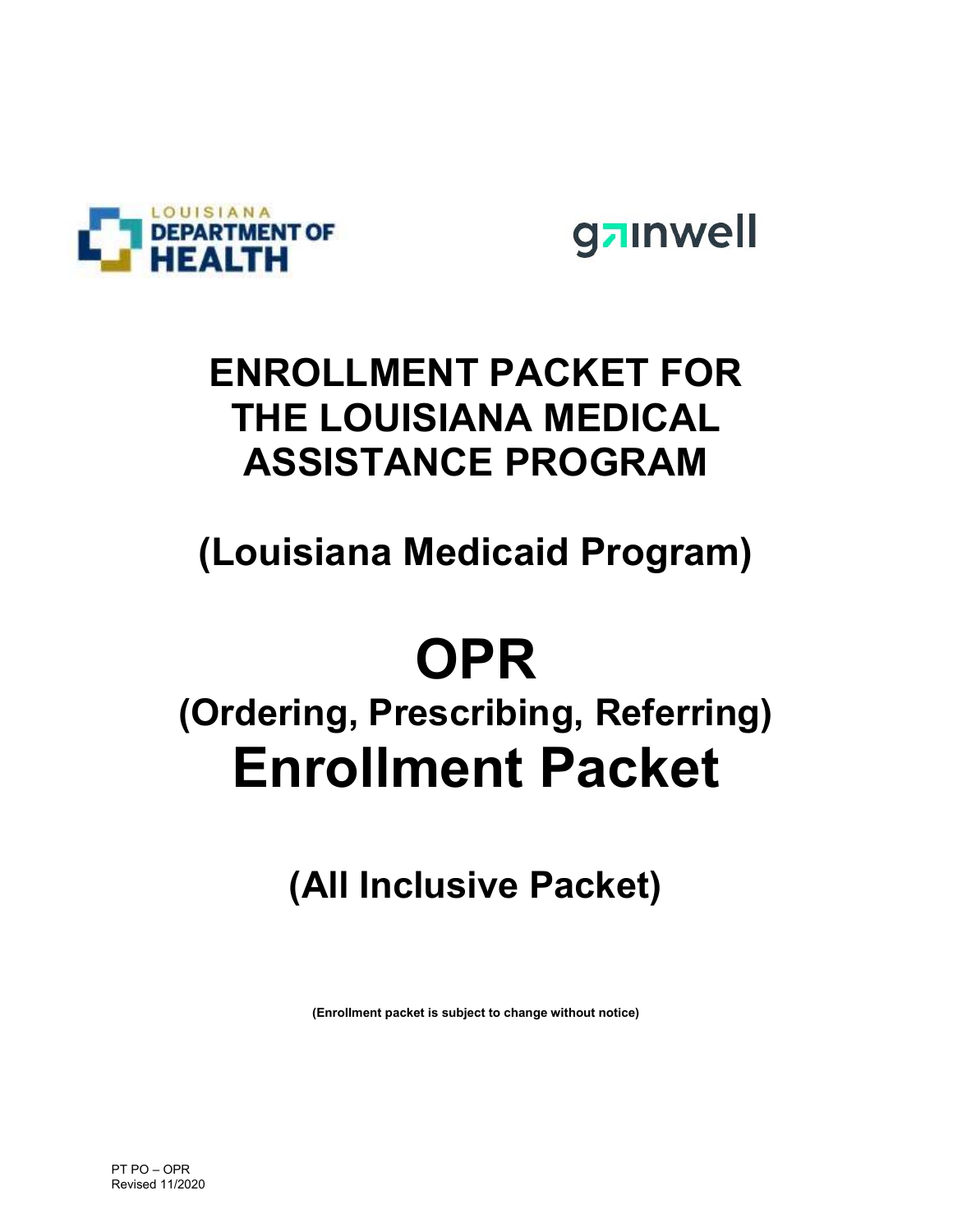## GENERAL INFORMATION FOR ORDERING, PRESCRIBING AND REFERRING (OPR) PROVIDERS

The Federal Affordable Care Act (ACA) requires physicians or other eligible practitioners to enroll in the Medicaid Program to order, prescribe, and refer items or services for Medicaid beneficiaries, even when they do not submit claims to Medicaid themselves.

Practitioners that order, prescribe, or refer items or services for Medicaid beneficiaries, but who choose not to submit claims to Medicaid, are required to enroll with Fee-For-Service (FFS) Medicaid using this OPR packet.

Enrolling as a FFS Medicaid OPR Provider:

- Does not obligate you to see Medicaid patients;
- Does not mean you will be listed as a Medicaid provider for patient assignment or referral;
- Does not, at this time, require an annual renewal;
- Allows you to continue to see Medicaid patients without billing the Medicaid program if you so choose; and,
- Helps ensure that your orders, prescriptions, and referrals for Medicaid patients are accepted and processed appropriately
- Will not allow a claim to be paid under this provider type.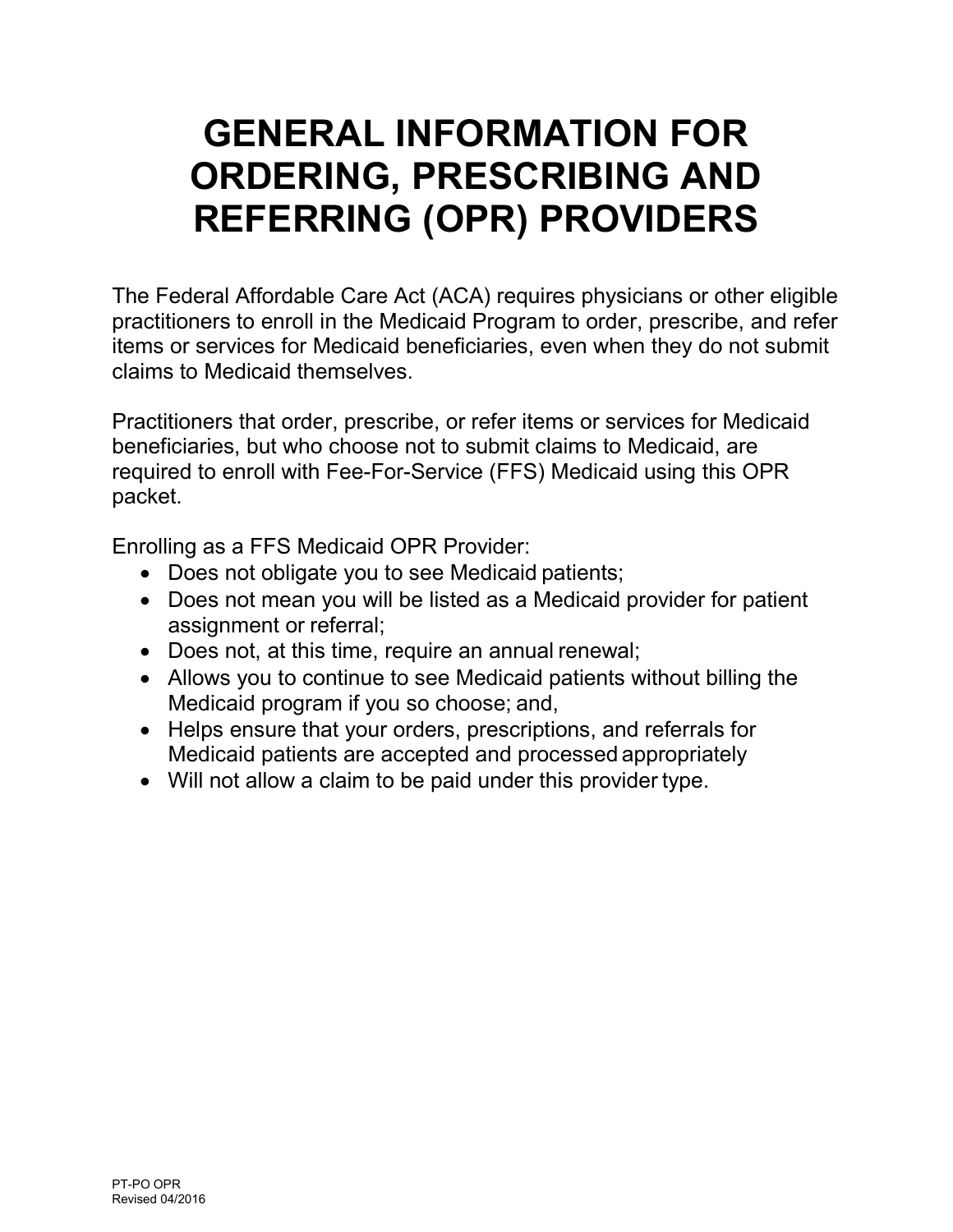#### **Statutorily Mandated Revisions to all Provider Agreements**

The 1997 Regular Session of the legislature passed and the Governor signed into law the Medical Assistance Program Integrity Law (MAPIL) cited as LSA-RS 46:437.1-46:440.3. This legislation has a significant impact on all Medicaid providers. All providers should take the time to become familiar with the provisions of this law.

MAPIL contains a number of provisions related to provider agreements. Those provisions which deal specifically with provider agreements and the enrollment process are contained in LSA-RS 46:437.11-46:437:14. The provider agreement provisions of MAPIL statutorily establishes that the provider agreement is a contract between the Department of Health and Hospitals (DHH) and the provider and that the provider voluntarily entered into that contract. Among the terms and conditions imposed on the provider by this law are the following:

- 1) comply with all federal and state laws and regulations;
- 2) provide goods, services and supplies which are medically necessary in the scope and quality fitting the appropriate standard of care;
- 3) have all necessary and required licenses or certificates;
- 4) maintain and retain all records for a period of at least five (5) years;
- 5) allow for inspection of all records by governmental authorities;
- 6) safeguard against disclosure of information in patient medical records;
- 7) bill other insurers and third parties provider type PT PO is prohibited from billing Medicaid;
- 8) report and refund any and all overpayments;
- 9) agree to be subject to claims review;
- 10) the buyer and seller of a provider are liable for any administrative sanctions or civil judgments;
- 11) notification prior to any change in ownership;
- 12) inspection of facilities; and
- 13) posting of bond or letter of credit when required.

MAPIL's provider agreement provisions contain additional terms and conditions. The above is merely a brief outline of some of the terms and conditions and is not all inclusive.

The provider agreement provisions of MAPIL also provide the DHH Secretary with the authority to deny enrollment or revoke enrollment under specific conditions.

The effective date of these provisions was August 15, 1997. All providers who were enrolled at that time or who enroll on or after that date are subject to these provisions. All provider agreements which were in effect before August 15, 1997 or became effective on or after August 15, 1997 are subject to the provisions of MAPIL and all provider agreements are deemed to be amended effective August 15, 1997 to contain the terms and conditions established in MAPIL.

#### **Office for Civil Rights Policy Memorandum**

The Department of Health and Human Services (DHHS), Office for Civil Rights, recently issued a policy memorandum regarding non-discrimination based on national origin as it relates to individuals who are limited-English proficient. Below is the Centers for Medicare and Medicaid Services (CMS) Civil Rights Compliance Statement which expresses our Agency's commitment to ensuring that there is no discrimination in the delivery of health care services through CMS programs.

Louisiana Medicaid is in full compliance with the requirements contained in this policy statement. As a partner with the administration of the Medicaid program, a Medicaid provider is likewise obligated to comply with the statutory civil rights laws. As stipulated in the policy statement, these laws include: Act of 1990 as amended and Title IX of the Education Amendments of 1972. The Office for Civil Rights of the DHHS has previously advised CMS that detailed implementation regulations for the Rehabilitation Act of 1973, as amended, are located at 45 Code of Federal Regulations, Part 85.

Please share this policy statement with the healthcare providers and all others involved in the administration of CMS programs.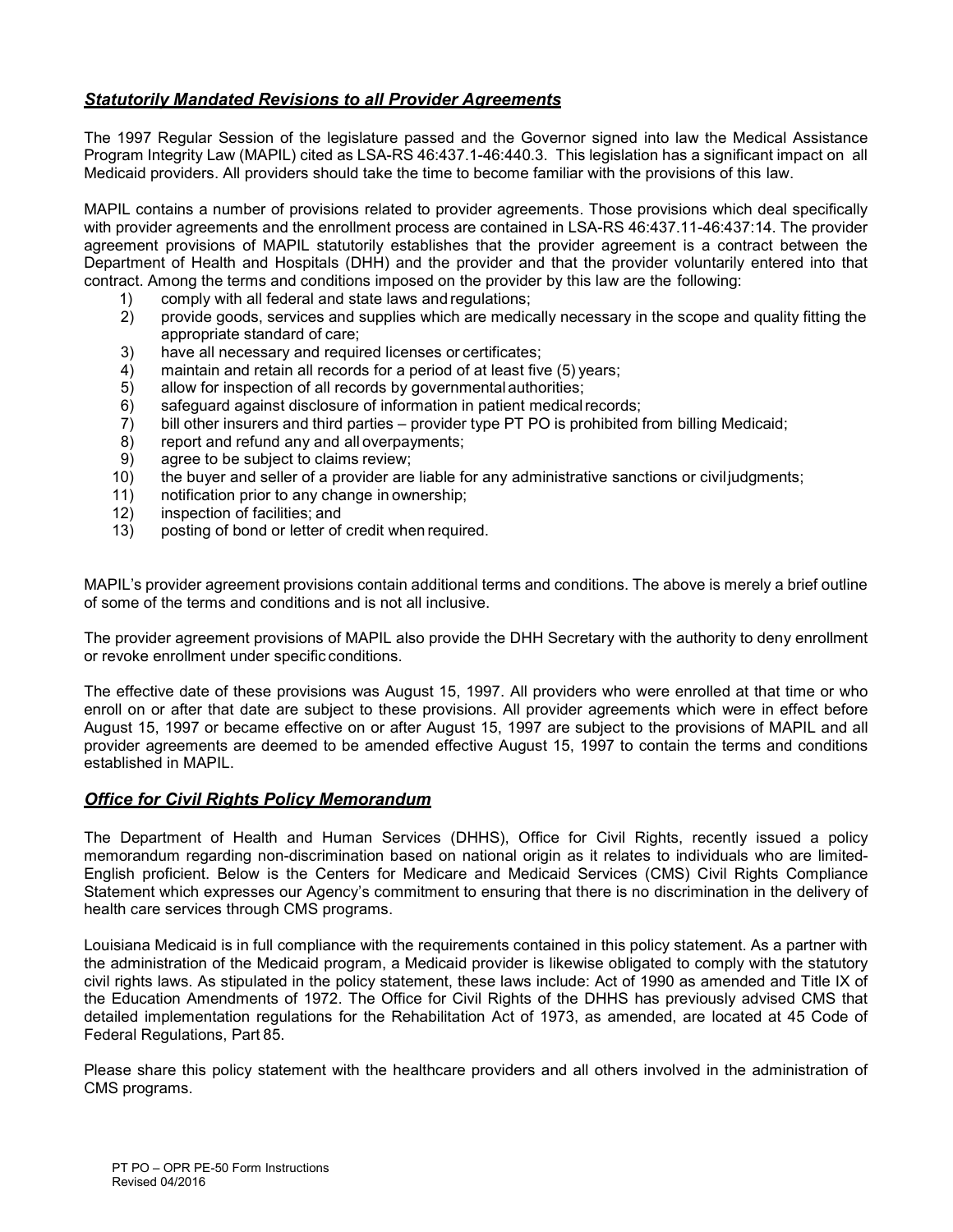#### Centers for Medicare and Medicaid Services (CMS) Civil Rights Compliance Policy Statement

The Centers for Medicare and Medicaid Services' vision in the current Strategic Plan guarantees that all beneficiaries have equal access to the best health care. Pivotal to guaranteeing equal access is the integration of compliance with civil rights laws into the fabric of all CMS program operations and activities. These laws include: Title VI of the Civil Rights Act, as amended; Section 504 of the Rehabilitation Act, as amended; and Title IX of the Education Amendments of 1972, as well as other related laws. The responsibility for ensuring compliance with these laws is shared by all CMS operating components. Promoting attention to and ensuring CMS program compliance with civil rights laws are among the highest priorities for CMS, its employees, contractors, State agencies, health care providers, and all other partners directly involved in the administration of CMS programs.

CMS, as the agency legislatively charged with administering the Medicare, Medicaid and Children's Health Insurance Programs, is thereby charged with ensuring these programs do not engage in discriminatory actions on the basis of race, color, national origin, age, sex or disability. CMS will, with the help of each Medicaid provider, continue to ensure that persons are not excluded from participation in or denied the benefits of its programs because of prohibited discrimination.

To achieve its civil rights goals, CMS will continue to incorporate civil rights concerns into the culture of its programs, and is requesting all partners do the same. Civil right concerns will be included in the regular program review and audit activities including: collecting data on access to, and the participation of minority and disabled persons in the programs; furnishing information to recipients and contractors about civil rights compliance; reviewing CMS publications, program regulations, and instructions to assure support for civil rights; and working closely with the DHHS, Office for Civil Rights, to initiate orientation and training programs on civil rights. CMS will also allocate financial resources to the extent feasible to: ensure equal access; prevent discrimination; and assist in the remedy of past acts adversely affecting persons on the basis of race, color, national origin, age, sex, or disability.

DHHS will seek voluntary compliance to resolve issues of discrimination whenever possible. If necessary, CMS will refer matters to the Office for Civil Rights for appropriate handling. In order to enforce civil rights laws, the Office for Civil Rights may: 1) refer matters for an administrative hearing which could lead to suspending, terminating, or refusing to grant or continue Federal financial assistance; or 2) refer the matter to the Department of Justice for legal action.

CMS's mission is to assure health care security for the diverse population that constitutes the nation's Medicare and Medicaid beneficiaries; i.e., the customers. Communications will be enhanced with constituents, partners and stockholders. Input from health care providers, states, contractors, and DHHS Office for Civil Rights, professional organizations, community advocates and program beneficiaries will be sought. Vigorous assurance that all Medicare and Medicaid beneficiaries have equal access to and receive the best health care possible regardless of race, color, national origin, age, sex, or disability will be continued.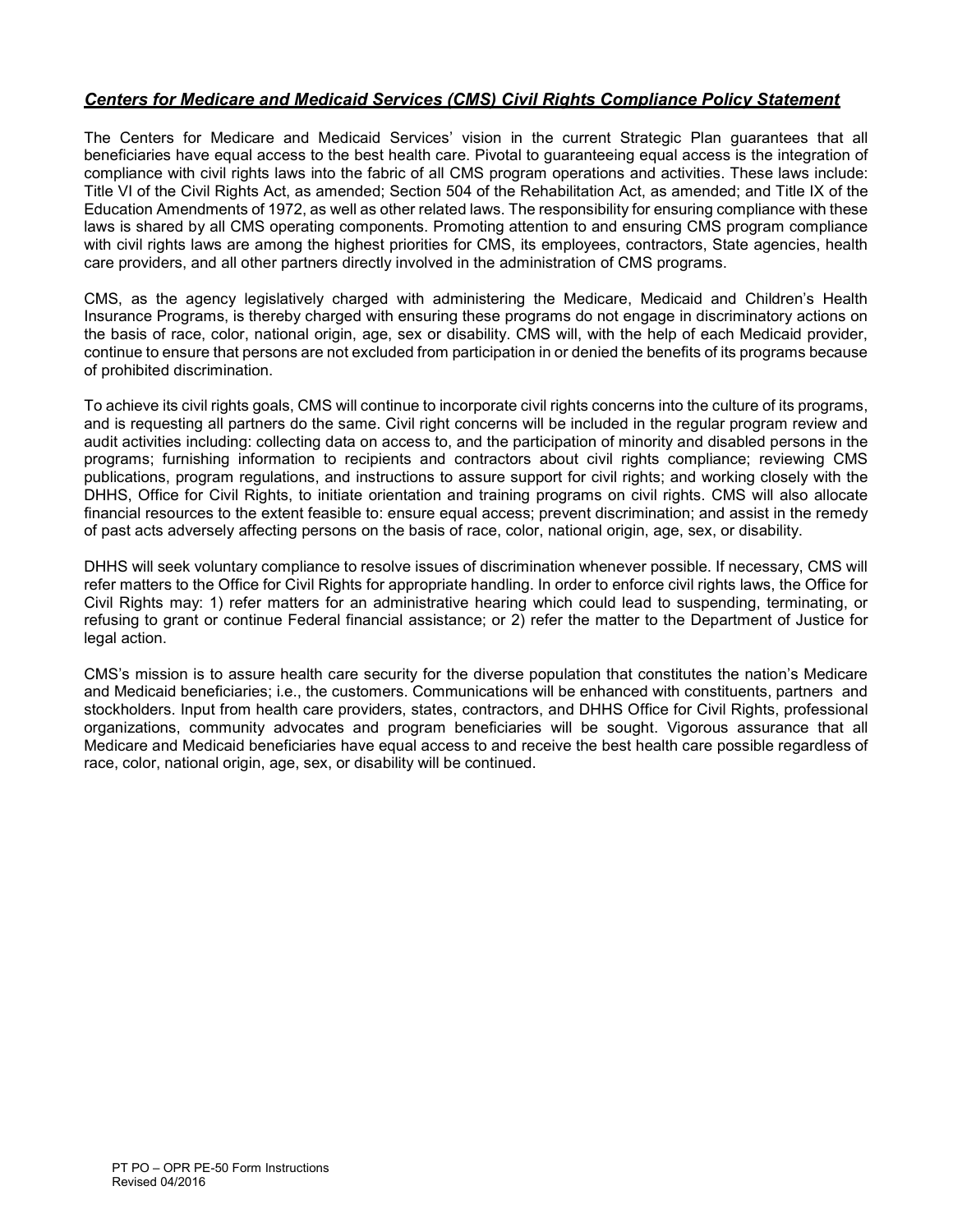### BHSF PE-50 Form Instructions for PT OPR (Ordering, Prescribing and Referring)

#### **PREPARATION**

Please read the instructions in its entirety before completing the form. Complete the form as an original document. It is recommended that the enrolling OPR provider keep a photocopy these forms for their records. Inaccurate/Incomplete forms will result in the entire application being returned for completion.

#### GENERAL INFORMATION

A Medicaid provider number will be issued to the individual whose name appears in Section A of this form. It is the responsibility of this individual to maintain accurate information on the Louisiana Medicaid provider file by submitting updates (as needed) to the Provider Enrollment Unit.

An Individual Medicaid provider number can have only one (1) mailing address. Therefore, this address MUST be the address the enrolling prescribing individual wishes to receive correspondence from LDH or Gainwell regarding their Medicaid application or provider number.

### All fields on the PT PO (OPR) BHSF PE-50 Form MUST be completed unless labeled as optional.

Louisiana Medicaid Provider Number – enter the 7-digit Louisiana Medicaid provider number (if known). If this is a new enrollment, leave the boxes blank.

This enrollment packet is for –check the appropriate box.

- Type 1 Individual National Provider Identifier (NPI) enter the enrolling Prescriber provider's 10-digit NPI number. The NPI is a unique 10-digit identification number issued to healthcare providers by the Centers for Medicare and Medicaid Services (CMS). Visit https://nppes.cms.hhs.gov for more information on obtaining an NPI. A NPI number is required prior to being issued a Prescriber Only Medicaid provider number.
- NPI Tie Breaker (Taxonomy or Zip + 4) NOTE: The current Louisiana Medicaid system will only allow the linkage of one unique NPI to one Medicaid provider number. Thus, the recommendation is to obtain one NPI for each Medicaid ID number requested. The use of the same NPI to link to multiple Medicaid numbers requires a unique Tiebreaker each time that NPI is used in conjunction with a different provider number. Acceptable Tiebreakers are valid Taxonomy codes from NPPES or a ZIP Code + 4. The same NPI (or NPI with a Tiebreaker) indicated on the file for a given Medicaid provider number is the same NPI (or NPI with a Tiebreaker) that needs to be on claims.
- Requested Enrollment Effective Date requested date for the activation of the Medicaid provider number. In some instances, this date can be retroactive as long as it the meets the timely filing policy. Attach a valid license that covers the requested date of enrollment in addition to documentation providing your prescriptive authority.

SECTION A – INDIVIDUAL INFORMATION & PRACTICE LOCATION Provider Type Description and Code (Required) – OPR (prefilled). Provider Type Code – PT-PO OPR (prefilled). **Specialty (required) –**  $92 - \text{OPR}$  **(prefilled).**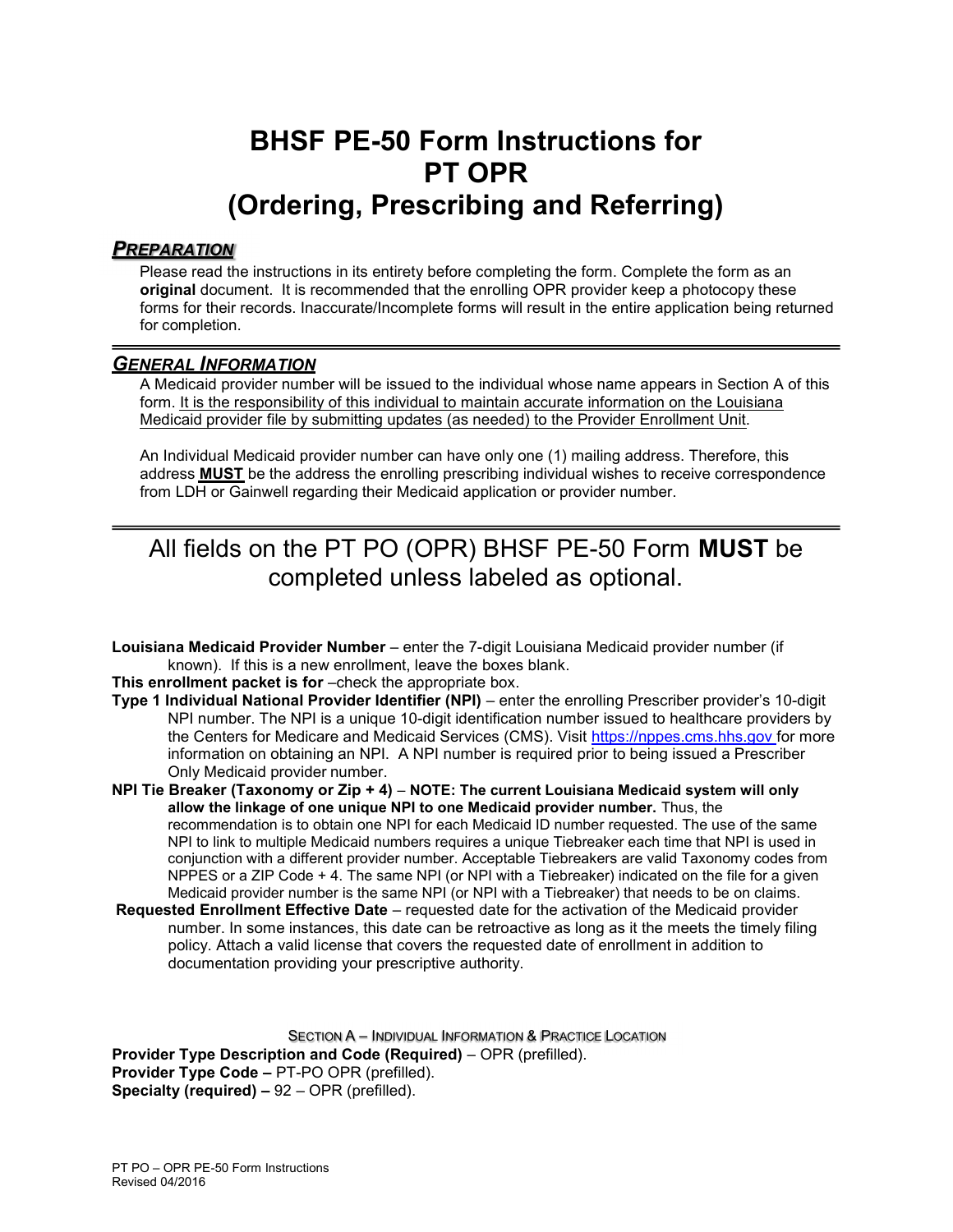Subspecialty (required) – refer to the list below and enter the correct subspecialty code in the field.

| Code | <b>Description</b>                                    |
|------|-------------------------------------------------------|
| 16   | Certified Nurse Mid-Wife (CNM)                        |
| 05   | Certified Registered Nurse Anesthetist (CRNA)         |
| 01   | Doctor of Osteopathic Medicine- DO (General Practice) |
| 41   | Doctor of Osteopathic Medicine-DO (Internal Medicine) |
| 27   | Doctor of Osteopathic Medicine-DO (Psychiatry)        |
| 66   | Dentist                                               |
| 6G   | Medical Psychologist (MP)                             |
| 79   | Nurse Practitioner (NP)                               |
| 88   | Optometrist (OD)                                      |
| 01   | Physicians- MD (General Practice)                     |
| 41   | Physicians-MD (Internal Medicine)                     |
| 26   | Physicians - MD (Psychiatry)                          |
| 2R   | Physician Assistant (PA)                              |
| 48   | Podiatrist (DPM)                                      |
| 87   | All Others                                            |
|      |                                                       |

Name of enrolling Prescribing Individual – enter the individual's name in this field (must match the name on the license).

M.D., O.D., etc. – enter the abbreviation of the professional title held by the provider.

Area Code and Telephone # - enter the telephone number at the practice location where the enrolling prescribing individual can be reached.

Social Security Number (required) – enter the social security number of the enrolling prescribing individual. Pursuant to Louisiana Medicaid rules and regulations and 42 U.S.C. § 1320a-3, social security numbers are required for each individual for enrollment in Louisiana Medicaid. Not having a Social Security number on the application will result in a rejected application, needing correction.

Has the enrolling Prescriber provider used or been known by another name? – check the appropriate box. If yes, check the appropriate type(s) of other name(s) and enter those name(s) used and known by. Is the enrolling Prescriber provider a U.S. citizen? – check the appropriate box. If no, answer the "Does the enrolling Prescriber provider have legal status and work privileges in the U.S.?" question by checking the appropriate box.

Main Practice Street Address – enter the main practice location where the enrolling prescribing individual will be working. (For those providers who provide services at multiple locations, this address should be the address of the individual's main location.) Occasionally, there will be an instance when mail or a document or a correspondence may be sent to the Main Practice Street Address. If mail cannot be received at the Main Practice Street Address because there is no receptacle and the postal carrier will not bring the mail inside the building, include a brief note that explains the problem and provide an alternate delivery address for the physical location only.

Practice City – enter the city of the Main Practice Street Address.

Practice State – enter the state of the Main Practice Street Address.

Practice Zip Code – enter the zip code of the Main Practice Street Address.

Parish/County – enter the parish / county of the Practice Street Address, (for out-of-state providers, see county codes below).

Parish Code – enter the parish code of the physical location (see list below and enter appropriate code for the parish entered in the Parish field) – (continued on next page).

| Acadia     | 01 | E. Baton Rouge | 17 | Madison             | 33 | St. Landry  | 49 |
|------------|----|----------------|----|---------------------|----|-------------|----|
| Allen      | 02 | E. Carroll     | 18 | Morehouse           | 34 | St. Martin  | 50 |
| Ascension  | 03 | E. Feliciana   | 19 | <b>Natchitoches</b> | 35 | St. Marv    | 51 |
| Assumption | 04 | Evangeline     | 20 | Orleans             | 36 | St. Tammany | 52 |
| Avoyelles  | 05 | Franklin       | 21 | Ouachita            | 37 | Tangipahoa  | 53 |
| Beauregard | 06 | Grant          | 22 | Plaquemines         | 38 | Tensas      | 54 |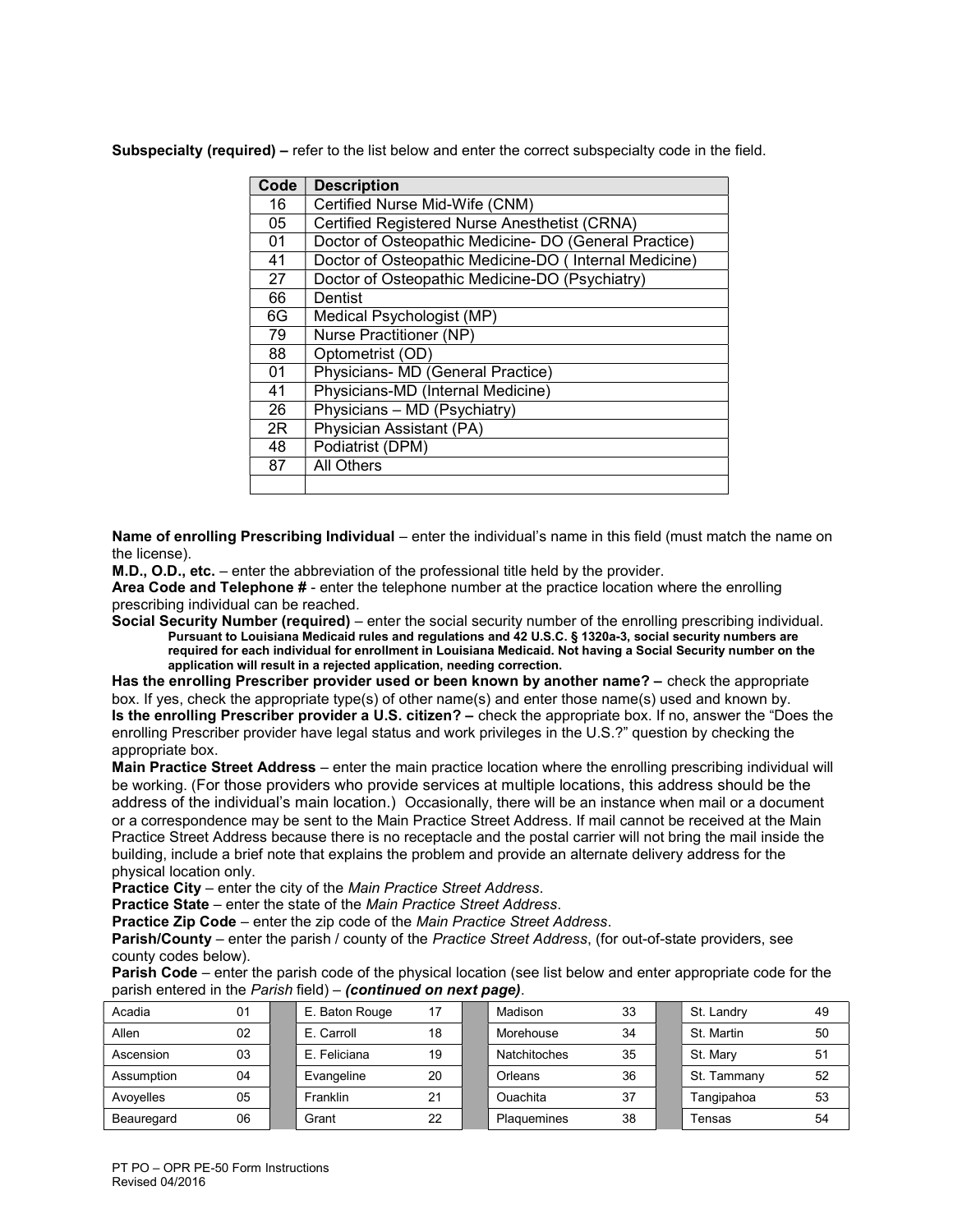| Bienville      | 07 | Iberia          | 23 | Pointe Coupee    | 39 | Terrebonne     | 55 |
|----------------|----|-----------------|----|------------------|----|----------------|----|
| <b>Bossier</b> | 08 | Iberville       | 24 | Rapides          | 40 | Union          | 56 |
| Caddo          | 09 | Jackson         | 25 | <b>Red River</b> | 41 | Vermillion     | 57 |
| Calcasieu      | 10 | Jefferson       | 26 | Richland         | 42 | Vernon         | 58 |
| Caldwell       | 11 | Jefferson Davis | 27 | Sabine           | 43 | Washington     | 59 |
| Cameron        | 12 | Lafayette       | 28 | St. Bernard      | 44 | Webster        | 60 |
| Catahoula      | 13 | Lafourche       | 29 | St. Charles      | 45 | W. Baton Rouge | 61 |
| Claiborne      | 14 | LaSalle         | 30 | St. Helena       | 46 | W. Carroll     | 62 |
| Concordia      | 15 | Lincoln         | 31 | St. James        | 47 | W. Feliciana   | 63 |
| DeSoto         | 16 | Livingston      | 32 | St. John         | 48 | Winn           | 64 |

#### Out of State Providers (Use the chart below to determine the county/state codes)

Bordering states with counties identified as a "trade-area" to Louisiana have specific county codes that must be used, as follows:

Use the state code unless the practice location is in one of the trade-area counties. If the practice location is in one of the trade-area counties, be sure to use the appropriate county code (NOT the state code).

| <b>State</b>                  | <b>State</b><br>Code | <b>Trade-Area County</b>                                                                                                      |    |  |  |
|-------------------------------|----------------------|-------------------------------------------------------------------------------------------------------------------------------|----|--|--|
|                               |                      |                                                                                                                               |    |  |  |
| Texas                         | 87                   | Cass, Harrison, Jefferson, Marion, Newton, Orange, Panola,<br>Sabine, Shelby                                                  | 90 |  |  |
| Mississippi                   | 88                   | Adams, Amite, Claiborne, Hancock, Issaquena, Jefferson, Marion,<br>Pearl River, Pike, Walthall, Washington, Warren, Wilkinson | 91 |  |  |
| Arkansas                      | 89                   | Ashley, Chicot, Columbia, Lafayette, Miller, Union                                                                            | 92 |  |  |
| <b>ALL OTHER STATES</b><br>99 |                      |                                                                                                                               |    |  |  |

State Status – check "In (0)" if the Practice Street Address is located within Louisiana or "Out (1)" if it is located outside Louisiana.

Location Type – check "Urban (1)" if the Practice City is an urban (city) location or "Rural (2)" if it is a rural (away from city centers) location.

Does the enrolling Prescriber provider currently hold (or have in the past held) a professional license in this or any other state? – check the appropriate box.

If yes, list the state, type of license, and license numbers. If necessary, attach additional pages to the BHSF PE-50 form. NOTE: License must cover the requested effective date of enrollment. Also, documentation verifying your prescriptive authority is required.

Date of Birth – enter the date of birth for the individual. This is a required field and the forms will be returned for correction if it is left blank.

UPIN (if known) – enter the Universal Provider Identification Number (UPIN) of the enrolling Prescriber provider, if applicable. The NPI has replaced the UPIN as the required identifier for Medicare services. Board Certification # (optional) - enter the number relating to the Board Certification of the enrolling Prescriber provider– this number is issued by the certifying board and is included on the Board Certification certificate, optional. (Attach a copy of the certificate if this field is used).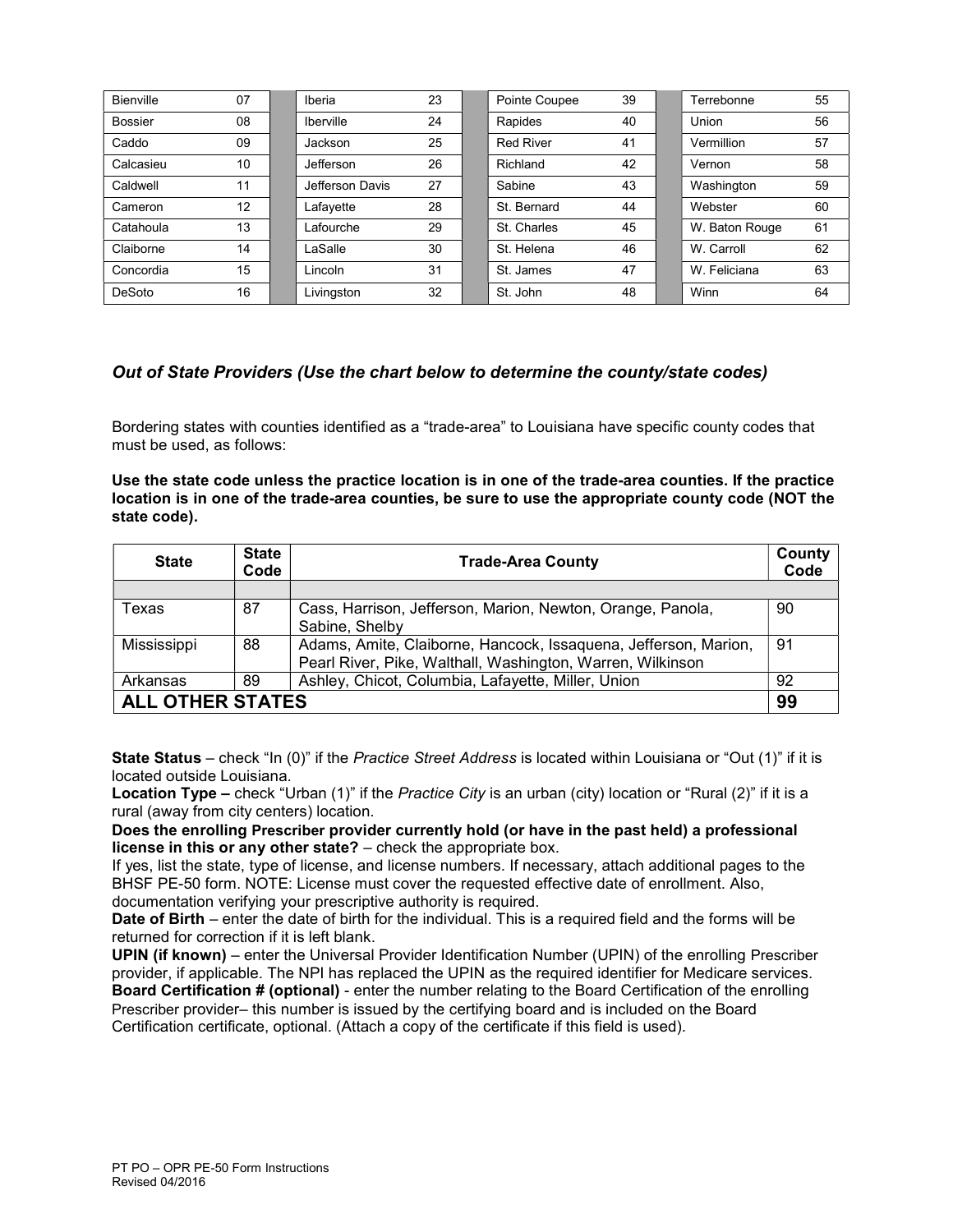#### SECTION B – CONTACT INFORMATION

Contact Name – enter the name of the person who may be contacted for additional information regarding this enrollment application.

Contact Phone # – enter the phone number of the person who may be contacted for additional information regarding this enrollment application.

**Contact Fax**  $\sharp$  - enter the fax number of the person who may be contacted for additional information regarding this enrollment application.

Contact Email – enter the email address of the person who may be contacted for additional information regarding this enrollment application.

#### SECTION C – PROVIDER ATTESTATION OF INFORMATION

Read the information included in this section.

Printed Name of Individual Provider - print the name of the individual provider who is enrolling in Louisiana Medicaid.

Signature of Individual Provider – the individual provider who is enrolling in Louisiana Medicaid must sign the form.

NOTE: Signatures must be original and in blue ink (not BLACK) (stamped signatures and initials are not accepted). Office Manager signatures are not accepted.

Date of Signature – enter the date this agreement was signed.

### ALL PROVIDERS MUST COMPLETE THE PE-50 FORM IN ITS ENTIRETY – INACCURATE/INCOMPLETE FORMS WILL BE RETURNED TO THE MAILI NG ADDRESS FOR **CORRECTION**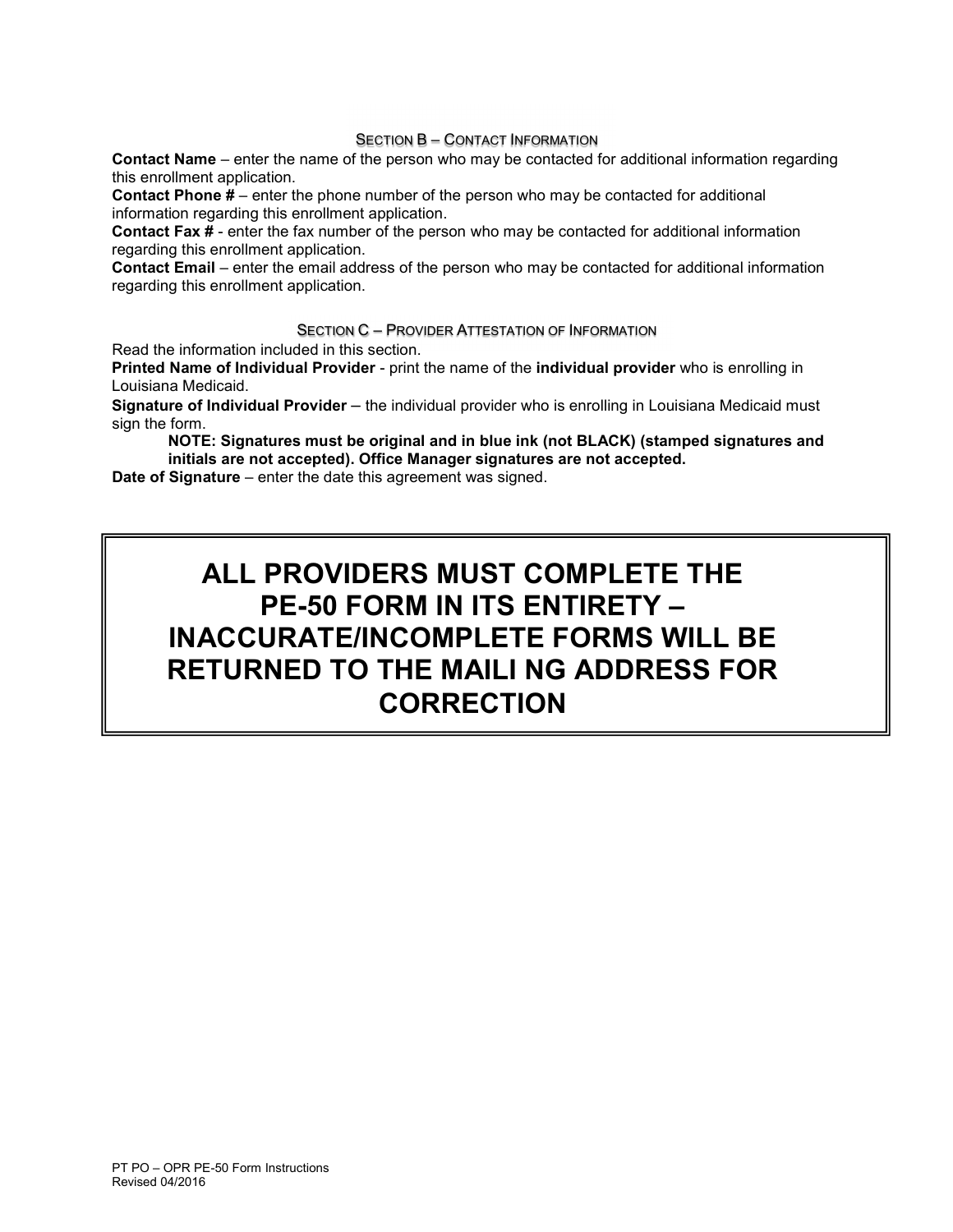|                                                     |                                                                                                                                                                                                                                   |                             | BHSF PE-50 Form for PT PO OPR (Individual)<br>All fields must be completed unless labeled as optional | Rev. 10/15                                                                                                                                                                                                                                                                                |  |  |  |  |
|-----------------------------------------------------|-----------------------------------------------------------------------------------------------------------------------------------------------------------------------------------------------------------------------------------|-----------------------------|-------------------------------------------------------------------------------------------------------|-------------------------------------------------------------------------------------------------------------------------------------------------------------------------------------------------------------------------------------------------------------------------------------------|--|--|--|--|
| Louisiana Medicaid<br>Provider # (if known)         |                                                                                                                                                                                                                                   |                             | $\Box$ Other (Please specify):                                                                        | This enrollment packet is for a $\Box$ New Enrollment<br>$\Box$ Re-validation of existing enrollment $\Box$ Reactivation                                                                                                                                                                  |  |  |  |  |
| Type 1 Individual<br><b>NPI</b>                     |                                                                                                                                                                                                                                   |                             | NPI Tie Breaker (Taxonomy or<br>$Zip + 4)$                                                            | <b>Requested Enrollment</b><br>Effective Date:                                                                                                                                                                                                                                            |  |  |  |  |
|                                                     | Provider Type Description<br>(required)<br>Ordering, Prescribing and<br><b>Referring Only</b>                                                                                                                                     | Provider Type Code<br>PT-PO | Specialty Type<br>(required)<br>$92 -$ OPR                                                            | See Provider Specialty Checklist<br>Subspecialty (required)                                                                                                                                                                                                                               |  |  |  |  |
| Individual Information & Business Practice Location | Name of enrolling Prescribing Individual<br>(Last Name, First Name, Middle Name)                                                                                                                                                  |                             | Area Code & Telephone<br>M.D.,<br>O.D.,<br>#<br>etc.                                                  | Social Security #<br>(required)                                                                                                                                                                                                                                                           |  |  |  |  |
|                                                     | Has the enrolling Prescriber provider used or been known by another name? $\Box$ Y $\Box$ N<br>$\Box$ Former or Maiden Name $\Box$ Professional Name $\Box$ Other (Describe):<br>If yes, please enter name(s) here:               |                             |                                                                                                       |                                                                                                                                                                                                                                                                                           |  |  |  |  |
|                                                     | Is the enrolling Prescriber provider a U.S. citizen? $\Box Y \Box N$<br>If no, does the enrolling Prescriber provider have legal status and work privileges in the U.S.? $\Box$ Y $\Box$ N<br><b>Main Practice Street Address</b> |                             |                                                                                                       |                                                                                                                                                                                                                                                                                           |  |  |  |  |
|                                                     | <b>Practice City</b>                                                                                                                                                                                                              |                             | <b>State</b>                                                                                          | Zip Code + 4, if known                                                                                                                                                                                                                                                                    |  |  |  |  |
|                                                     | Parish/County                                                                                                                                                                                                                     | Parish/County<br>Code       | <b>State Status</b><br>$\Box$ In (0) $\Box$ Out (1)                                                   | <b>Location Type</b><br>$\Box$ Urban (1) $\Box$ Rural (2)                                                                                                                                                                                                                                 |  |  |  |  |
|                                                     | authority in this or any other state? $\Box Y \Box N$<br>information below: (If necessary, attach additional page.)                                                                                                               |                             |                                                                                                       | Does the enrolling Prescriber provider currently hold (or have in the past held) a professional license and prescriptive<br>If yes, provide a copy in addition to listing the license #, type of license, state issued and prescriptive authority                                         |  |  |  |  |
|                                                     | License #:<br>Type of License:<br>State of Issuance:<br>Prescriptive Authority:                                                                                                                                                   | Date of Birth               | UPIN (if known)                                                                                       | Board Certification #<br>(optional)                                                                                                                                                                                                                                                       |  |  |  |  |
|                                                     | The following person may be contacted for additional information regarding this enrollment application:<br>Contact Name:                                                                                                          |                             |                                                                                                       |                                                                                                                                                                                                                                                                                           |  |  |  |  |
| Information<br>Contact<br>മ                         | Contact Phone #<br>Contact Fax #                                                                                                                                                                                                  |                             | Contact email:                                                                                        |                                                                                                                                                                                                                                                                                           |  |  |  |  |
|                                                     | The undersigned enrolling Prescriber provider certifies the following, that:<br>1.                                                                                                                                                |                             |                                                                                                       | The contents of this completed Prescriber enrollment packet including the PE-50 Provider                                                                                                                                                                                                  |  |  |  |  |
|                                                     | 2.<br>Number;                                                                                                                                                                                                                     |                             |                                                                                                       | Agreement Addendum and the information contained herein is true, correct, and complete;<br>It is the enrolling Prescriber provider's responsibility to maintain current information on the<br>Louisiana Medicaid file and failure to do so may result in closure of the Medicaid Provider |  |  |  |  |
| Provider Attestation of<br>Information              | 3.<br>and<br>4.                                                                                                                                                                                                                   |                             | The Louisiana Medicaid files will be updated with information supplied on these forms.                | The signature of the enrolling Prescriber provider legally binds this provider to this agreement;                                                                                                                                                                                         |  |  |  |  |
|                                                     | <b>Printed Name of Individual</b><br>Provider                                                                                                                                                                                     |                             | <b>Signature of Individual Provider</b><br>(Sign in blue ink only)                                    | Date of Signature                                                                                                                                                                                                                                                                         |  |  |  |  |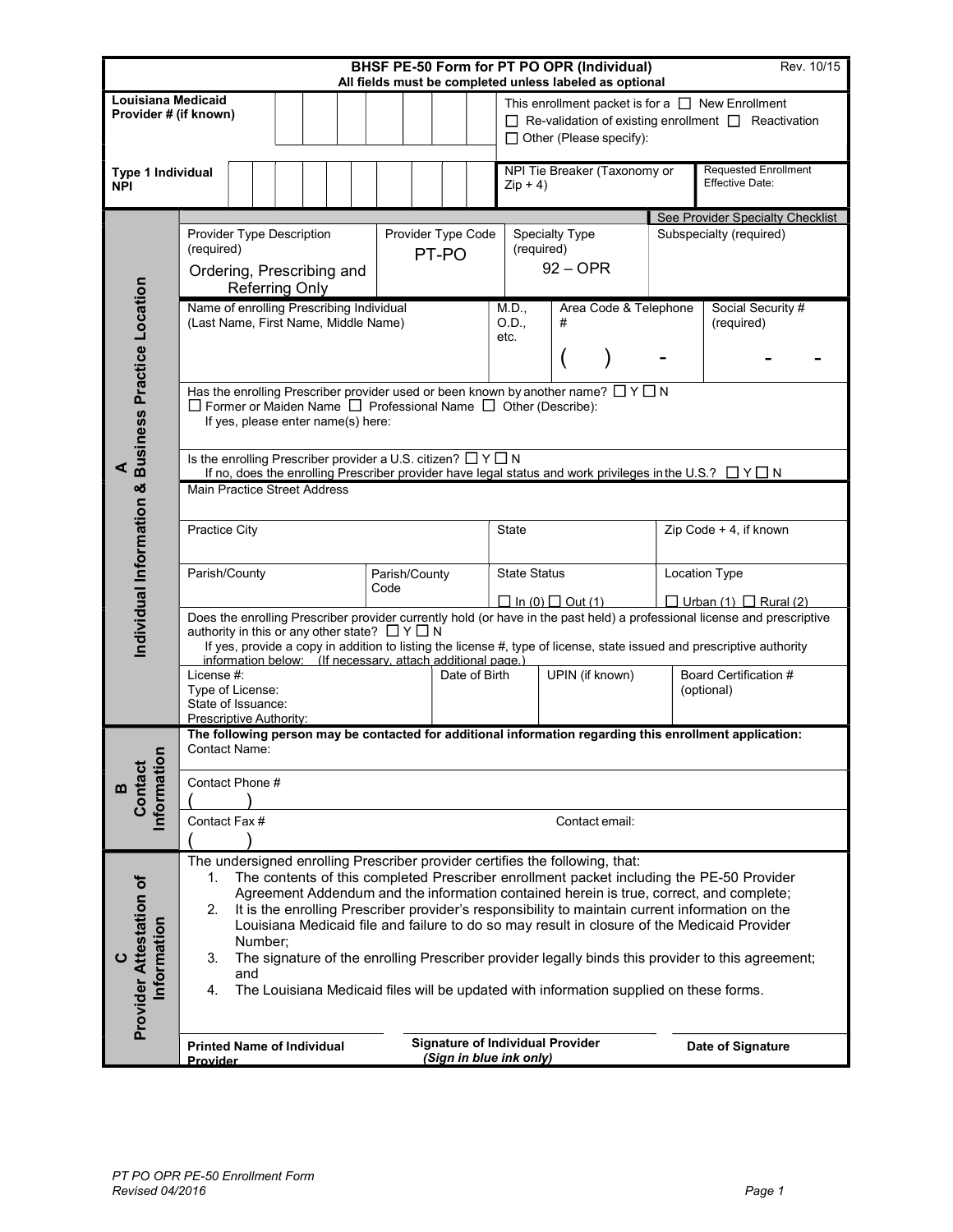#### PT PO OPR (Ordering, Prescribing and Referring) PE-50 PROVIDER AGREEMENT ADDENDUM

| <b>Provider Name</b>              |            |               |
|-----------------------------------|------------|---------------|
| <b>Business Practice Location</b> |            |               |
| <b>NPI</b>                        | SSN/Tax ID | Provider Type |

I, the undersigned, certify and agree to the following:

#### Enrollment in Louisiana Medicaid

- 1. I have read the contents of this Louisiana Medical Assistance Program Enrollment Packet and the information supplied herein is true, correct and complete;
- 2. I understand that it is my responsibility to ensure that all information is kept up to date on the Louisiana Medicaid Provider File;
- 3. I understand that failure to maintain current information may result in the closure of my Medicaid provider number;
- 4. I understand that if my number is closed due to inaccurate information, I will have to complete a new enrollment packet in its entirety to reactivate my provider number. A new application fee may be required for certain provider types.
- 5. I attest that I am a U.S. citizen or that I have legal status and work privilege in the U.S.
- 6. I understand that it is my responsibility to ensure that all my employees and/or authorized representatives are U.S. citizens or have legal status and work privilege in the U.S.
- 7. I understand that individuals who meet one or more of the following conditions may not be eligible to participate in the Medicaid program. I understand that it is my responsibility to immediately report to the Program Integrity Section at DHH if I, or any owners, managing employees or agents meet one or more of the noted conditions upon discovery of such information.
	- denied enrollment;
	- suspended, or excluded from Medicare, Medicaid or other Health Care Programs in any state;
	- employed by a corporation, business, or professional association that is now or has ever been suspended or excluded from Medicare, Medicaid or other Health Care Programs in any state;
	- convicted of a criminal offense related to that person's involvement in any program under Medicare, Medicaid, or the Title XX services program since the inception of those programs or any offense delineated in the Louisiana Medical Assistance Programs Integrity Law; 42 CFR 455.106
- 8. I understand that, as part of the Louisiana Medicaid enrollment/re-enrollment process, the Social Security Numbers of any person with an ownership or control interest in the disclosing entity, any managing employees or any agents must be disclosed; 42 CFR 455.104
	- I understand that failure to provide the Social Security Numbers will result in the rejection of my enrollment or re- enrollment request.
- 9. I acknowledge that I have read and am familiar with LA R.S. 46:437.10. A&B Continuing Liability; assumption of liability by the seller and buyer. Both parties are responsible for recoverable obligations.

#### Providing Services to Louisiana Medicaid Recipients

- 10. I agree to conduct my activities/actions in accordance with the Medical Assistance Program Integrity Law (MAPIL Louisiana R.S. Title 46, Chapter 3, Part VI-A) as required to protect the fiscal and programmatic integrity of the medical assistance programs;
- 11. I understand that the Medicaid Provider Agreement is voluntary between the DHH and the health care provider and shall be effective for a stipulated period of time;
	- This agreement may be terminated by the DHH for cause without notice;
	- Either party shall terminate the agreement for no cause 30–days after written notice; and
	- The agreement shall be renewable upon mutual agreement.
- 12. I understand that services and/or supplies provided by me must be medically necessary and medically appropriate for each individual patient based on needs presented on the date the service is provided and/or delivered;
- 13. I agree to charge no more for services to eligible recipients than is charged on the average for similar services to others;
- 14. I understand that as the provider, I am held responsible for any and all claims associated under the Louisiana Medicaid provider number issued to me;
- 15. I agree to maintain all records necessary for full disclosure of services provided to individuals under the program and to furnish, at no cost, information regarding those records as well as payments claimed/received for providing such services that DHH, the DHH Secretary, the Louisiana Attorney General, or the Medicaid Fraud Control Unit may request for five years from the date of service;
- 16. I agree to submit all requested medical records within the time frames allowed to the CMS Payment Error Rate Measurement (PERM) contractor if/when claims are selected in a random sample. Failure to do so may result in sanctions;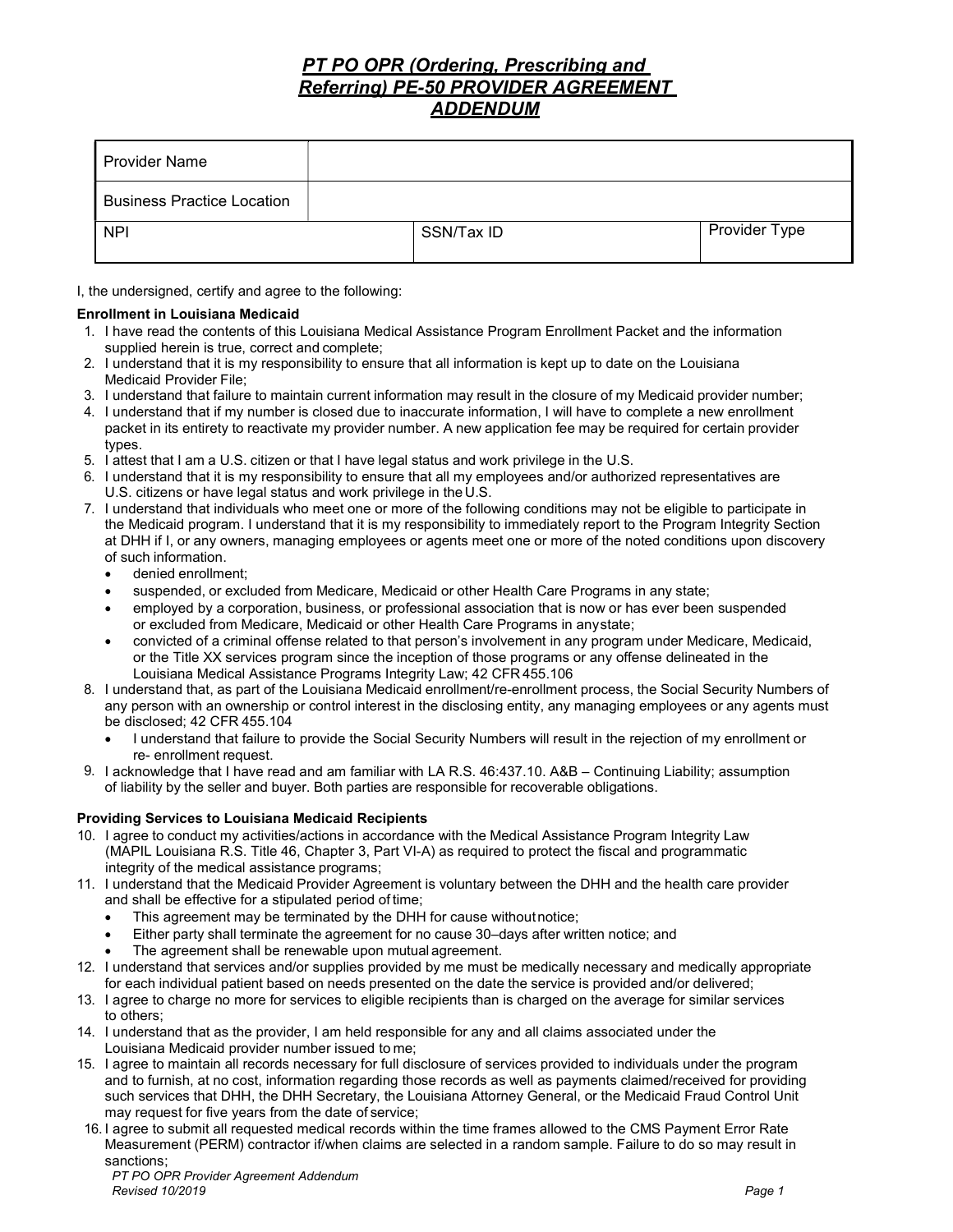- 17. I agree to report and refund any discovered overpayments within sixty (60) days of discovery;
- 18. I agree to adhere to the published regulations of the DHH Secretary and the Bureau of Health Services Financing, including, but not limited to, those rules regarding recoupment and disclosure requirements as specified in 42 CFR 455, Subpart B;
- 19. I agree to adhere to the federal Health Insurance Portability and Accountability Act (HIPAA) and all applicable HIPAA regulations issued by the federal DHHS, including, but not limited to, the requirements and obligations imposed by those regulations regarding the conduct of electronic health care transactions and the protection of the privacy and security of individual health information and any additional regulatory requirements imposed under HIPAA;
- 20. I understand the Louisiana Medicaid Program must comply with DHHS regulations promulgated under Title VI of the Civil Rights Act of 1964; Section 504 of the Rehabilitation Act of 1973, as amended; and the American Disabilities Act of 1990 which require that:
	- No person in the United States shall be excluded from participation in, denied the benefits of, or subjected to discrimination on the basis of age, color, handicap, national origin, race or sex under any program or activity receiving Federal financial assistance.

Under these requirements, Louisiana's DHH, Bureau of Health Services Financing cannot pay for medical care or services unless such care and services are provided without discrimination based on age, color, handicap, national origin, race or sex. Written complaints of non-compliance should be directed to Secretary, Department of Health and Hospitals, PO Box 91030, Baton Rouge, LA 70821-9030 or DHHS Secretary, Washington, DC or both.

- 21. The Deficit Reduction Act of 2005, Section 6032 Implementation: As a condition of payment for goods, services and supplies provided to recipients of the Medicaid Program, I agree to comply with the False Claims Act employee training and policy requirements in 1902(a)(68) of the Social Security Act, set forth in that subsection and as the Secretary of the US DHHS may specify. As an enrolled provider/entity, I understand that it is my obligation to inform all of my employees and affiliates of the provisions of the Federal False Claims Act, and any Louisiana laws and/or rules pertaining to civil or criminal penalties for false claims and statements, and whistleblower protections under such laws and/or rules. When monitored or audited, I will be required to show evidence of compliance with this requirement.
- 22. The Anti-Trust Assignment: The provider assigns to the State of Louisiana any and all rights or claims it currently has or may acquire under any state or federal antitrust laws and that are attributable to any product units purchased or reimbursed by the State and/or its offices, agencies, departments or political subdivisions through any programs or payment mechanisms. For purposes of this assignment clause, the "provider" shall include any direct or indirect owner to whom the right or claim to be assigned actually belongs, including any and all parents, branches, departments or subsidiaries.

Printed Name of Individual Provider Signature of Individual Provider

Date of Signature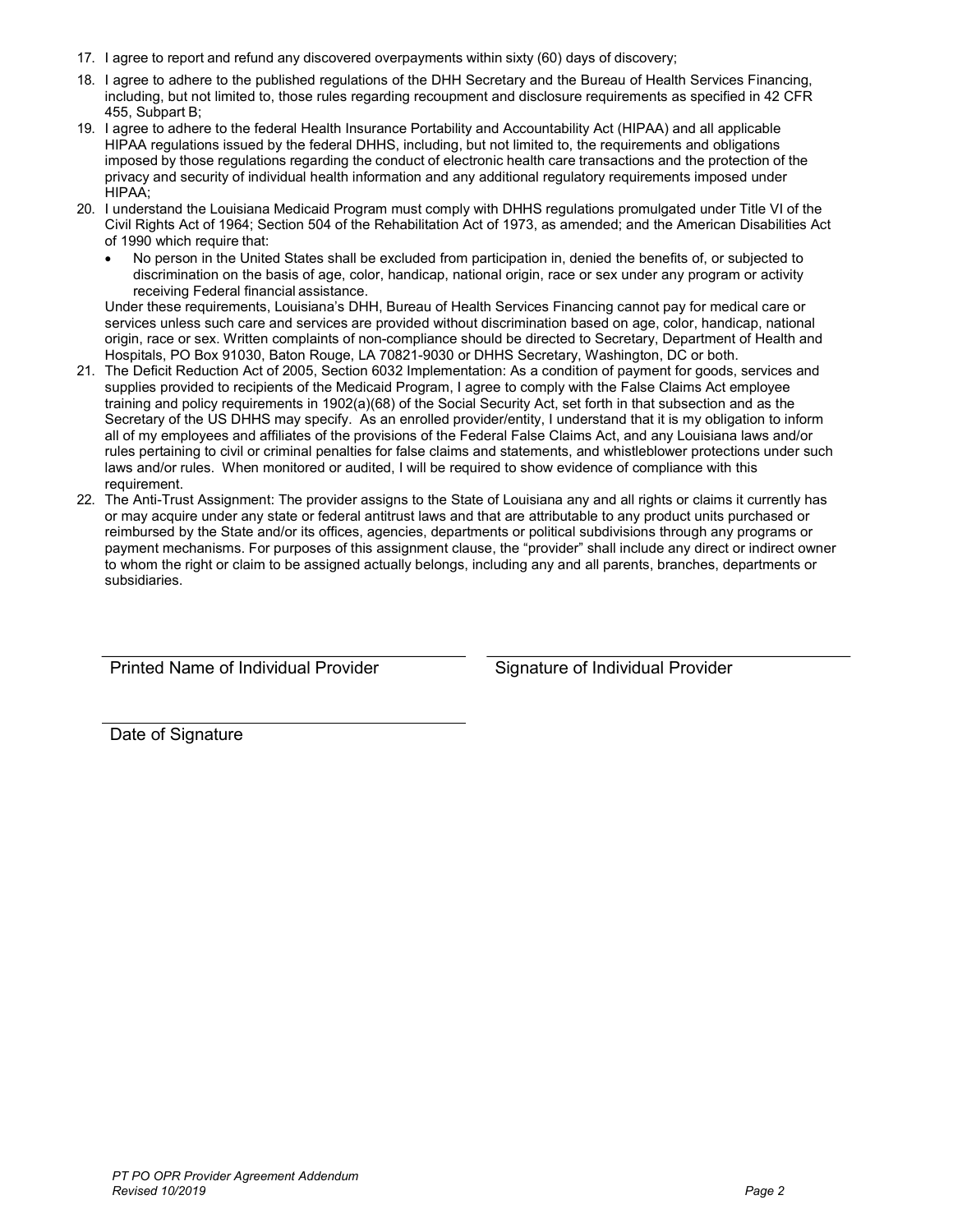#### Instructions for Louisiana Medicaid Ownership Disclosure Information PT PO OPR-Ordering, Prescribing and Referring (Individual)

This is a multi-page form. Please review the instructions in their entirety before completing the form. Every field on the Disclosure of Ownership Form must be completed, and every question must be answered. Failure to complete the form in its entirety will result in a rejection.

Please refer to the web sites listed on the page following these instructions for information regarding full disclosure of ownership, social security number requirements, and the Louisiana Medicaid Assistance Program Integrity Law (MAPIL).

#### Note: Please enter your Provider Name at the top of each page in the space provided.

#### SECTION I – ENROLLING PRESCRIBING INDIVIDUAL INFORMATION

Louisiana Medicaid Provider Number - Enter your seven (7) digit Medicaid provider number. If this application is for a new Medicaid provider number, leave this field blank.

NPI Type 1 - Individual - Enter your ten (10) digit Type 1 (Individual) National Provider Identifier (NPI). This number can be obtained by going to https://nppes.cms.hhs.gov Taxonomy/Tie Breaker, if applicable – Enter your Taxonomy Code or your ZIP+4 Tie Breaker, if applicable.

NPI Type 2 – Organizational, if applicable – Enter your ten (10) digit Type 2 (Organizational) NPI, if necessary.

Federal Employer Tax ID Number (FEIN) – Enter the nine (9) digit Tax ID number for this self-incorporated provider. If not self-incorporated, leave blank.

Social Security Number of Individual (required) – Enter the social security number of the enrolling prescribing individual.

Date of Birth – Enter the date of birth of the enrolling prescribing individual in the space provided.

This enrollment packet is for a - Check the appropriate box from among New Enrollment, Re-validation of existing enrollment, or Re-Enrollment.

Provider Type – enter the Louisiana Medicaid Provider Type for the enrolling prescribing individual.

Enrolling Prescribing Individual Provider Information – Enter the following in the spaces provided for the enrolling prescribing individual.

First Name, Middle Name, Maiden Name, Last Name, and Hyphenated Last Name (if applicable).

- Telephone Number
- Email Address
- Fax Number
- Provider's telephone number to request medical records
- Main Practice Location Address
- Mailing Address/PO Box of Main Practice Location

Is the enrolling prescribing individual a U.S. citizen? - Check the appropriate box. If no, provide the Alien Verification number.

Do you practice in any location other than the one listed above? - Check the appropriate box. If yes, provide the following information for each practice location:

- DBA Name of practice location
- Medicaid Provider number
- Second Practice Mailing Address/PO Box
- Second Practice Location Address
- Second Practice Location phone number
- Second Practice Location fax number
- Second Practice Location Email address
- Repeat the information above for third, fourth and fifth practice locations, if applicable. If more practice locations exist, attach additional pages.

#### SECTION II – ENROLLING PRESCRIBING INDIVIDUAL ADDITIONAL INFORMATION

- Has the enrolling prescribing individual listed in Section I ever:
- A. Held a professional license in any state other than Louisiana? Check the appropriate box. If yes, list the state(s) and Professional License Numbers in the spaces provided.
- B. Practiced as a Medicare/Medicaid healthcare provider in any state other than Louisiana? Check the appropriate box. If yes, list the state(s), Medicare
- Provider Numbers, and the Medicaid Provider Numbers in the spaces provided. Attach additional pages if needed. C. Used or been known by any other name including married, maiden, hyphenated, or alias? – Check the appropriate box. If yes, enter the names in the
- spaces provided. Attach additional pages if needed. D. Used or been known by any other incorporated or Doing Business As (DBA) names? - Check the appropriate box. If yes, list all DBA names, Legal Names and Tax IDs in the spaces provided. Attach additional pages if needed.

#### SECTION III – ENROLLING PRESCRIBING INDIVIDUAL CRIMINAL CONVICTION DISCLOSURE

Has the enrolling prescribing individual owner named in Section I (ever) - Read the questions carefully and check the appropriate yes or no boxes. Every item needs to have either a yes or no check. Do not leave any blanks. If yes to any question, 1) provide a written statement providing the details on all occurrences and 2) attach all official legal documents regarding the occurrence, including any reinstatements.

#### SECTION IV – ENROLLMENT IN HEALTHCARE PROGRAMS

A. Is the Social Security Number and/or Tax ID number(s) listed in Section I currently enrolled in any other Federal/State funded healthcare programs? -Check the appropriate box. If yes, identify the applicable plan(s) [Louisiana Medicaid, Medicare Part A, Medicare Part B, Medicare Part C, Medicare Part D (for pharmacies only), CHAMPUS, and/or Other Government Funded Program]. In each instance, provide the Doing Business As (DBA) Name and address, the Tax ID number/Social Security number, the Plan Numbers for Enrollments, and the location (state) of Enrollments. Attach additional sheets as needed.

#### SECTION V – OWNERSHIP OF ENTITIES/BUSINESSES ENROLLED IN FEDERAL/STATE FUNDED HEALTHCARE PROGRAMS

- A. Does the enrolling prescribing individual have any direct, indirect or controlling ownership interest of 5% or more in any other healthcare<br>entities/businesses currently enrolled in a Federal/State funded healthcare pro and list the DBA Name(s) and address(es), the Tax ID(s), the Social Security Number(s), % ownership, the location (state) and the Plan Number(s) in the spaces provided.
- B. Is the enrolling prescribing individual related to any person(s) with an ownership or controlling interest of 5% or greater in any of the entities/businesses listed in item A above? – Check the appropriate box. If yes, enter the names of each individual, the relationship to the enrolling prescribing individual (i.e., spouse, parent, child, sibling), percentage of ownership, date of birth and social security number.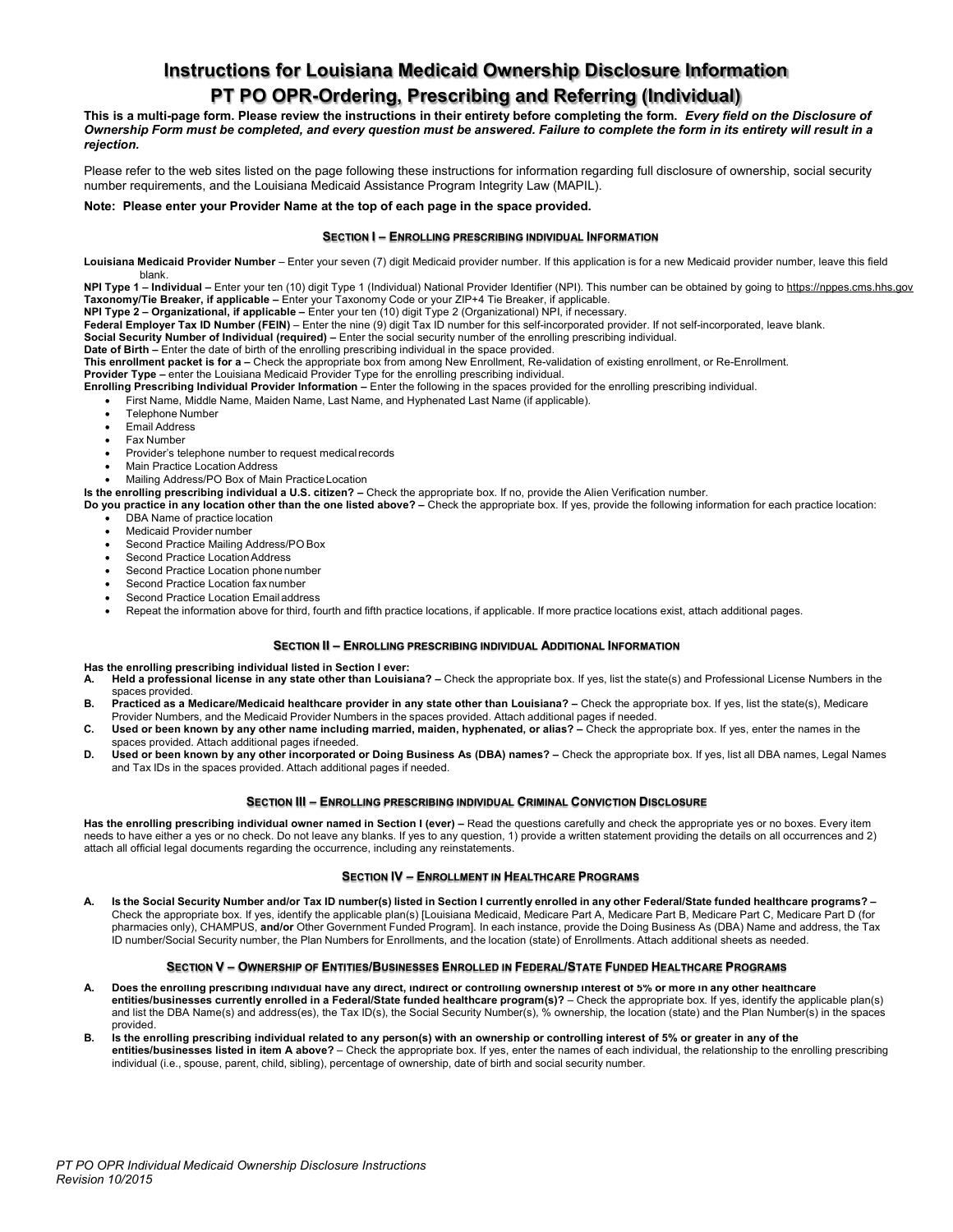#### SECTION VI – PREPARER INFORMATION – INDIVIDUAL COMPLETING THE DISCLOSURE OF OWNERSHIP

Enter the following in the spaces provided for the preparer of this application.

- First Name, Middle Name, Maiden Name, Last Name, and Hyphenated Last Name (if applicable)
- Social Security Number
- Date of Birth
- Job Title
- Indicate if the person completing the form is self, staff, third party/independent agent or other. If other, please explain further.
- Physical Location Address
- Telephone Number indicate the type of telephone number provided: work, home or cell
- Email Address
- Additional Telephone Number
- Additional Email Address

#### SECTION VII – INFORMATION ON ALL AGENTS AND INDIVIDUALS WHO ARE PART OF MANAGEMENT

#### If the enrolling prescribing individual is also the owner of the business/entity identified as the Provider Pay-to name and Tax ID in Section B on the form PE-50-I, this section must be completed.

Under Federal Regulations, a provider must disclose to the Medicaid agency, prior to enrolling, the name and address of each person who is a managing employee of the provider (General Manager, Business Manager, Administrator or other individual who exercises operational or managerial control or conducts day to day operations of the agency) as well as the name and address of any person who is an agent of the provider, which is any person with authority to obligate or act on behalf of the disclosing entity. See Federal Regulations 42 CFR § 455.106(a)(1)(2) at http://www.access.gpo.gov/nara/cfr/waisidx\_01/42cfr455\_01.html.

A separate VII form is required for each agent or managing employee, therefore, please make the necessary copies as a list of all managing employees and/or agent names will not be accepted. Incomplete applications will be rejected.

When reporting a name, use the individual's FULL LEGAL NAME, i.e. John R. Smith, not J.R. Smith or Johnny Smith; or Jenny Rae Jones-Smith, not J.R. Jones-Smith or Jenny Jones-Smith.

Managing employee is defined as a general manger, business manager, administrator, director, or other individual who exercises operational or managerial control over, or who directly or indirectly conducts the day-to-day operations of an institution, organization or agency.

Agent is defined as any person who has been delegated the authority to obligate or act on behalf of a provider. See Federal Regulation 42 CFR § 455.101.

Members of management, or agents, may hold job titles similar to the ones shown below:

- **•** Administrator
- Board of directors
- Board of trustees
- Chairman or chairperson
- Chief Business Officer (CBO)
- 
- 
- Administrator<br>
Board of directors<br>
Board of trustees<br>
Chief Operating Officer (COO)<br>
Chief Operating Officer (COO)<br>
Chief Business Officer (CBO)<br>
Chief Executive Officer (CEO)<br>
Chief Executive Officer (CEO
	-
	-
	-
	-

Members of management, or agents, are non-owners who are part of a chain of command within a company and may perform tasks similar to the ones shown below:

- Analyze performance
- Develop directional policy
- Direct and control management activities
- Manage risk
- Oversee operations
- Participate in the election and/or removal of officers and employees
- Supervise

These lists are not all-inclusive, and other titles that imply or assume similar powers or responsibilities may apply.

Section VII Instructions:

- A. Does this enrolling prescribing individual employ any Agents or Managing employees? Check the appropriate Box. If yes, make one photocopy of Section VII for each agent or managing employee you report. If no, proceed to Section VIII.
- B. AGENT or MANAGING EMPLOYEE– Check on a box to specify whether the person is a Managing employee or an Agent. Enter the managing employee/agent's First Name, Middle Name, Maiden Name, Last Name, and Hyphenated Last Name (if applicable), Title/ Job Position, Social Security Number, Date of Birth, current mailing address, telephone number, email address, primary physical location address and additional business location addresses and mailing addresses in the spaces provided. Attach additional sheets if needed.
- C. Has the agent or managing employee named above ever used or been known by any other name including married, maiden, hyphenated, or alias? Check the appropriate box. If yes, enter the name(s) in the spaces provided. Attach additional sheets if needed.
- D. Is this agent or managing employee a U.S. citizen? Check the appropriate box. If no, provide Alien Verification number.
- E. Is this agent or managing employee related to any other individual owners, agents, managing employees, or subcontractor business owners associated with this Entity/Business? Check the appropriate box. If yes, list all individuals and how they are related in the spaces provided. Attach additional pages if needed.
- F. Has the agent or managing employee named above (ever) Read the questions carefully and check the appropriate yes or no boxes. Every item needs to have either a yes or no check. Do not leave any blanks. If yes to any question, 1) provide a written statement providing the details on all occurrences and 2) attach all official legal documents regarding the occurrence, including any reinstatements.
- G. Does this agent or managing employee have ownership or controlling interest in any other Entity/Business participating in a Federal/State Funded healthcare program? Check the appropriate box. If yes, identify the applicable plan(s) [Louisiana Medicaid, Medicare Part A, Medicare Part B, Medicare Part C, Medicare Part D (for pharmacies only), CHAMPUS, and/or Other Government Funded Program]. In each instance, provide the Doing Business As (DBA) Name, the Tax ID number, the Plan Numbers for Enrollments, and the location (state) of Enrollments. Attach additional sheets as needed.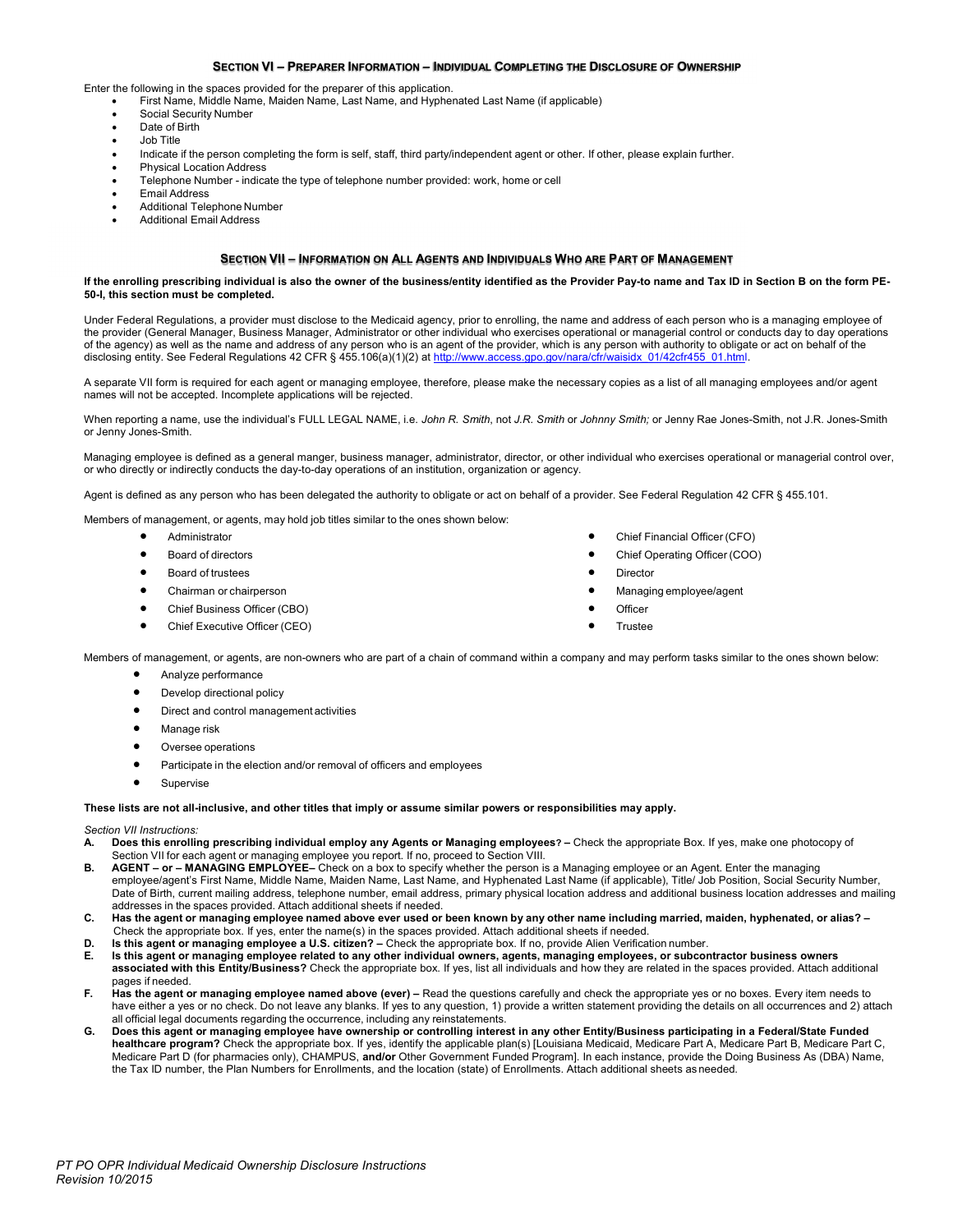#### Reference Material for Louisiana Medicaid Ownership Disclosure Information For a PT PO OPR (Ordering, Prescribing and Referring) Individual

Louisiana Medicaid follows the regulations as outlined in The Code of Federal Regulations (CFR).

The information being requested on this Louisiana Medicaid Disclosure of Ownership form can be found in Title 42 (Public Health), Part 455 (Program Integrity: Medicaid), Subpart B (Disclosure of Information by Providers) in the CFR at the following web address: http://www.ecfr.gov/cgi-bin/text/Title42\_Volume 4\_Chapter IV\_430-481

MAPIL Louisiana R.S., Title 46:437.1-14. http://www.legis.la.gov/legis/Law.aspx?d=100852

Louisiana Register, Vol. 29, No. 4, April 20, 2003: http://www.doa.la.gov/Pages/osr/reg/register.aspx

#### Notice Regarding Disclosure of Social Security Numbers

Louisiana Medicaid policy, including Louisiana's Medical Assistance Programs Integrity Law (MAPIL Louisiana R.S., Title 46, Chapter 3, Part V1-A) and Administrative Rules, (Louisiana Register, Vol. 29, No. 4, April 20, 2003), as well as Louisiana Provider Update January/February 2009 (available at www.lamedicaid.com) requires potential Medicaid providers, including Officers, Trustees, Partners and Boards of Directors, furnish social security numbers. (Links are available below.) A Social Security number is also required for any person listed on the Disclosure of Ownership Form.

Please refer to the following web sites, if clarification is needed:

42 USC 1320 a – 3: http://www.gpo.gov/fdsys/granule/USCODE-2010-title42/USCODE-2010-title42-chap7 subchapXI-partA-sec1320a-3

Social Security Act 1128 a: http://www.ssa.gov/OP\_Home/ssact/title11/1128A.htm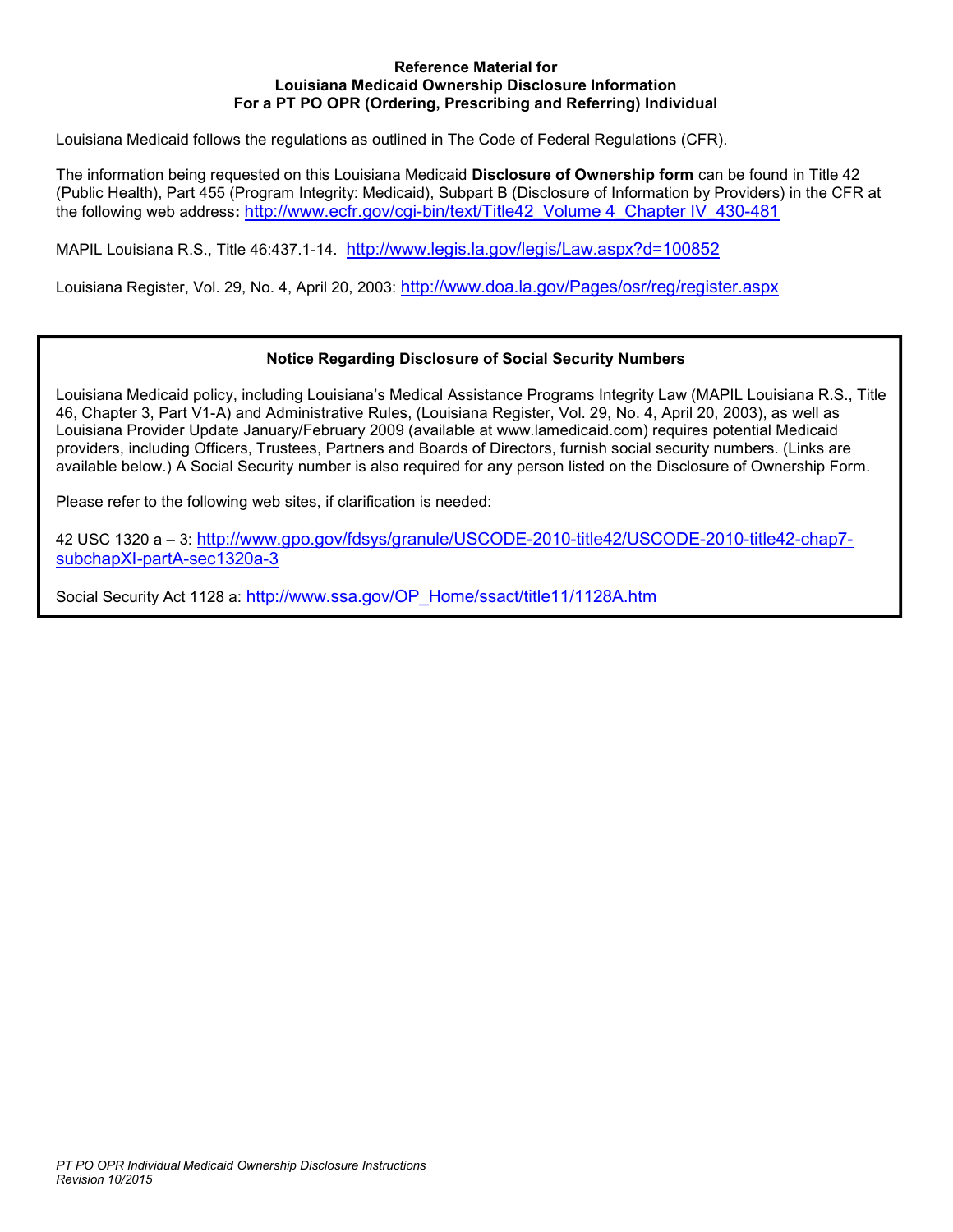#### LOUISIANA MEDICAID PT PO OWNERSHIP DISCLOSURE INFORMATION – OPR (Ordering, Prescribing and Referring Only)

Must be completed in its entirety. Refer to Instructions found at www.lamedicaid.com

| <b>SECTION I - ENROLLING PRESCRIBING INDIVIDUAL INFORMATION</b>                                                                               |                       |  |  |  |
|-----------------------------------------------------------------------------------------------------------------------------------------------|-----------------------|--|--|--|
| <b>Louisiana Medicaid Provider Number</b><br>(Leave blank if applying for new number)                                                         |                       |  |  |  |
| NPI Type 1 - Individual                                                                                                                       |                       |  |  |  |
| Taxonomy/Tie Breaker (if applicable)                                                                                                          |                       |  |  |  |
| <b>NPI Type 2 - Organizational</b><br>(if applicable)                                                                                         |                       |  |  |  |
| <b>Federal Employer Tax ID Number</b><br>(FEIN)                                                                                               |                       |  |  |  |
| Social Security # of Individual<br>(required)                                                                                                 |                       |  |  |  |
| Date of Birth (required)                                                                                                                      |                       |  |  |  |
| This enrollment packet is for a<br>New Enrollment $\Box$ Re-validation of existing enrollment<br>$\Box$ New Enrollmen<br>$\Box$ Re-Enrollment | <b>Provider Type:</b> |  |  |  |

#### A. ENROLLING PRESCRIBING INDIVIDUAL PROVIDER INFORMATION First Name Middle Name Maiden Name Last Name Last Name - Hyphenated Last Name (if applicable) Telephone Number of Enrolling prescribing individual - - Email Address Fax Number - - Provider's telephone number to request medical records - - Main Practice Location Address **City** City City State Zip Mailing Address/PO Box of Main Practice Location City City State Zip

- 
- B.  $\Box$  Yes  $\Box$  No Is the enrolling prescribing individual a U.S. Citizen? If no, provide Alien Verification #

\_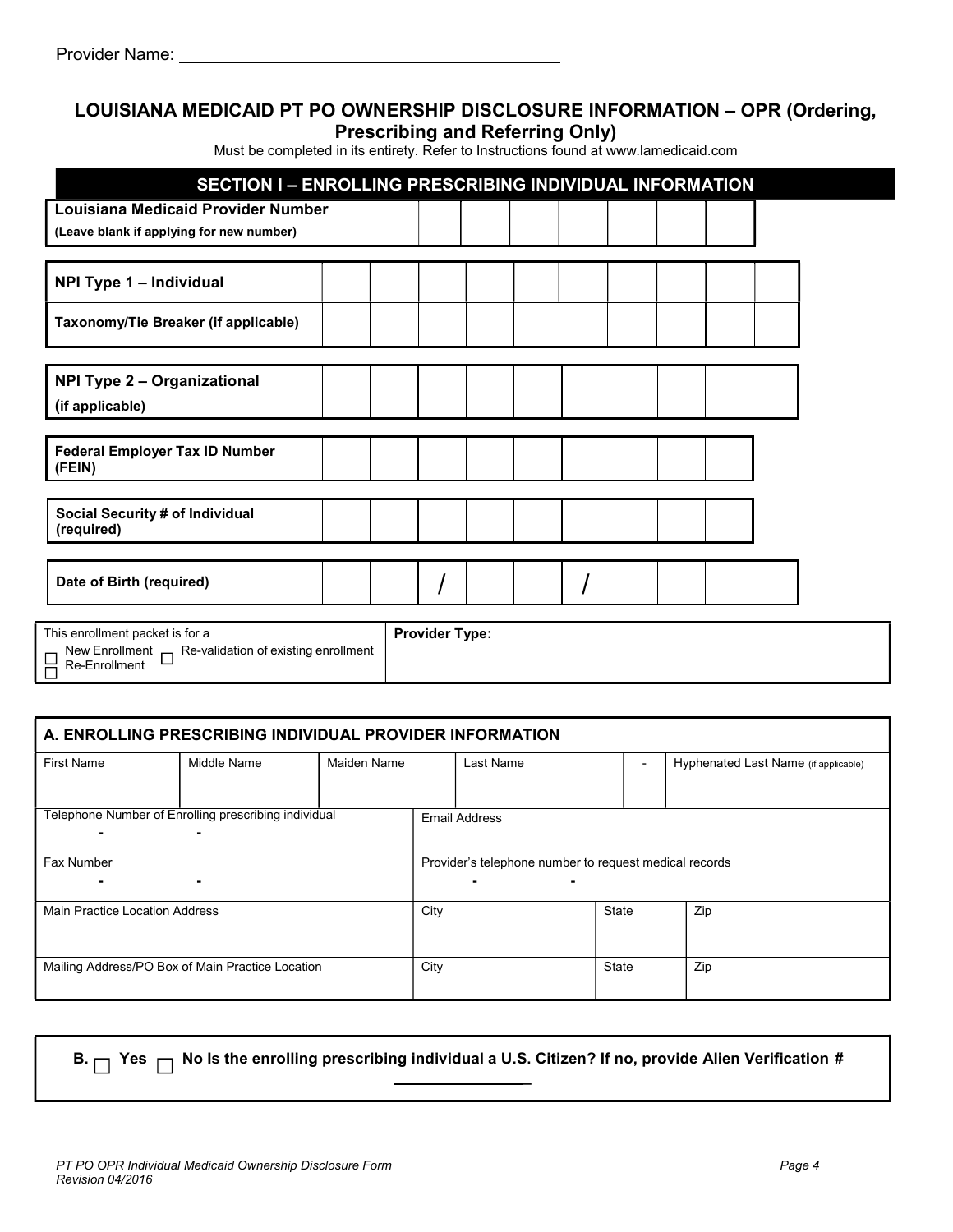#### \*Make a photocopy of this page if more space is needed to list additional locations\*

| If yes, complete the section below for each location.   |                     |                                          |     |  |  |  |  |  |
|---------------------------------------------------------|---------------------|------------------------------------------|-----|--|--|--|--|--|
| DBA Name of second practice location                    | Medicaid Provider # |                                          |     |  |  |  |  |  |
| Second Practice Mailing Address/PO Box                  | City                | State                                    | Zip |  |  |  |  |  |
| Second Practice Location Address                        | City                | State                                    | Zip |  |  |  |  |  |
| Second Practice Location Phone Number<br>$\blacksquare$ |                     | Second Practice Location Fax Number<br>- |     |  |  |  |  |  |

| DBA Name of third practice location    | Medicaid Provider # |                                    |     |  |  |  |
|----------------------------------------|---------------------|------------------------------------|-----|--|--|--|
|                                        |                     |                                    |     |  |  |  |
| Third Practice Mailing Address/PO Box  | City                | State                              | Zip |  |  |  |
| <b>Third Practice Location Address</b> |                     | State                              |     |  |  |  |
|                                        | City                |                                    | Zip |  |  |  |
| Third Practice Location Phone Number   |                     | Third Practice Location Fax Number |     |  |  |  |
| ٠                                      |                     | ٠                                  |     |  |  |  |
| Third Practice Location Email address  |                     |                                    |     |  |  |  |
|                                        |                     |                                    |     |  |  |  |

| DBA Name of fourth practice location       |                                                       | Medicaid Provider # |       |     |  |  |
|--------------------------------------------|-------------------------------------------------------|---------------------|-------|-----|--|--|
| Fourth Practice Mailing Address/PO Box     | City                                                  |                     | State | Zip |  |  |
| <b>Fourth Practice Location Address</b>    | City                                                  |                     | State | Zip |  |  |
| Fourth Practice Location Phone Number<br>۰ | Fourth Practice Location Fax Number<br>$\blacksquare$ |                     |       |     |  |  |
| Fourth Practice Location Email address     |                                                       |                     |       |     |  |  |

| DBA Name of fifth practice location    |      | Medicaid Provider #                |                |     |  |  |  |
|----------------------------------------|------|------------------------------------|----------------|-----|--|--|--|
| Fifth Practice Mailing Address/PO Box  | City |                                    | State          | Zip |  |  |  |
| <b>Fifth Practice Location Address</b> | City |                                    | State          | Zip |  |  |  |
| Fifth Practice Location Phone Number   |      | Fifth Practice Location Fax Number |                |     |  |  |  |
| $\sim$<br>$\blacksquare$               |      |                                    | $\blacksquare$ |     |  |  |  |
| Fifth Practice Location Email address  |      |                                    |                |     |  |  |  |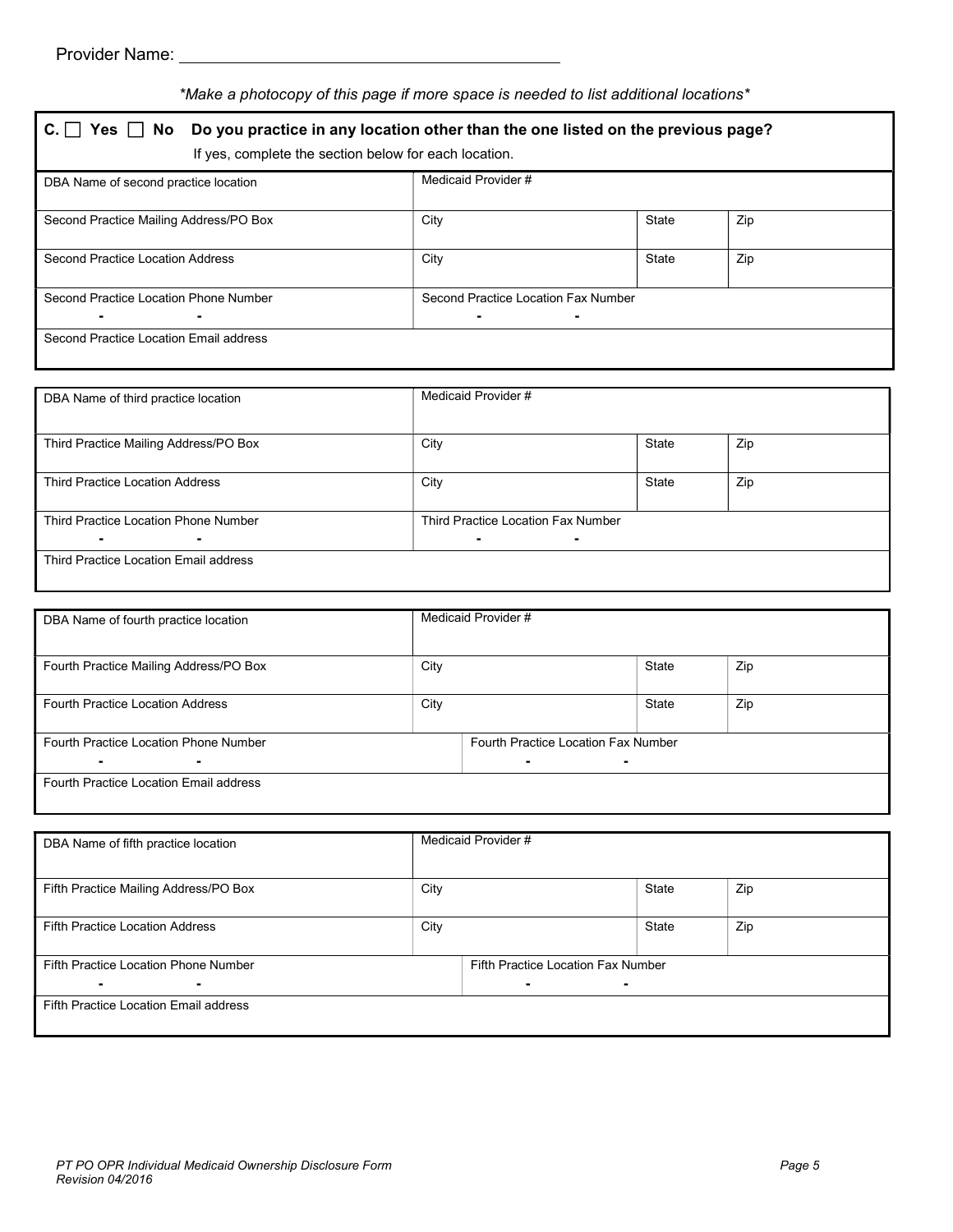\*Make a photocopy of this page if more space is needed to respond to all items below \*

#### SECTION II – ENROLLING PRESCRIBING INDIVIDUAL ADDITIONAL INFORMATION

Has the enrolling prescribing individual listed in Section I ever:

| Yes<br>А.                                                 | Held a professional license in any state other than Louisiana?<br>No. |                                                                                         |                                |  |  |  |  |  |
|-----------------------------------------------------------|-----------------------------------------------------------------------|-----------------------------------------------------------------------------------------|--------------------------------|--|--|--|--|--|
| <b>No</b><br>В.<br>Yes                                    |                                                                       | Practiced as a Medicare/Medicaid healthcare provider in any state other than Louisiana? |                                |  |  |  |  |  |
| If yes to either item A or B, complete the section below. |                                                                       |                                                                                         |                                |  |  |  |  |  |
| <b>Domicile State:</b>                                    | <b>Medicare Provider Number:</b>                                      | <b>Medicaid Provider Number:</b>                                                        | <b>Professional License #:</b> |  |  |  |  |  |
|                                                           |                                                                       |                                                                                         |                                |  |  |  |  |  |
|                                                           |                                                                       |                                                                                         |                                |  |  |  |  |  |
|                                                           |                                                                       |                                                                                         |                                |  |  |  |  |  |
|                                                           |                                                                       |                                                                                         |                                |  |  |  |  |  |
|                                                           |                                                                       |                                                                                         |                                |  |  |  |  |  |

| No Used or been known by any other name including married, maiden, hyphenated, or alias?<br>Yes l<br>С. |             |             |           |  |                                      |  |  |
|---------------------------------------------------------------------------------------------------------|-------------|-------------|-----------|--|--------------------------------------|--|--|
| If yes, enter name(s) below. Attach additional pages if needed.                                         |             |             |           |  |                                      |  |  |
| <b>First Name</b>                                                                                       | Middle Name | Maiden Name | Last Name |  | Hyphenated Last Name (if applicable) |  |  |
| <b>First Name</b>                                                                                       | Middle Name | Maiden Name | Last Name |  | Hyphenated Last Name (if applicable) |  |  |
| First Name                                                                                              | Middle Name | Maiden Name | Last Name |  | Hyphenated Last Name (if applicable) |  |  |

| D. I          |          | No Used or been known by any other incorporated or Doing Business As (DBA) names? |                                                                              |        |  |  |  |
|---------------|----------|-----------------------------------------------------------------------------------|------------------------------------------------------------------------------|--------|--|--|--|
|               |          |                                                                                   | If yes, list all names and Tax IDs below. Attach additional pages if needed. |        |  |  |  |
|               | DBA Name |                                                                                   | Legal Name                                                                   | Tax ID |  |  |  |
| $\mathcal{P}$ | DBA Name |                                                                                   | Legal Name                                                                   | Tax ID |  |  |  |
| 3.            | DBA Name |                                                                                   | Legal Name                                                                   | Tax ID |  |  |  |
|               | DBA Name |                                                                                   | Legal Name                                                                   | Tax ID |  |  |  |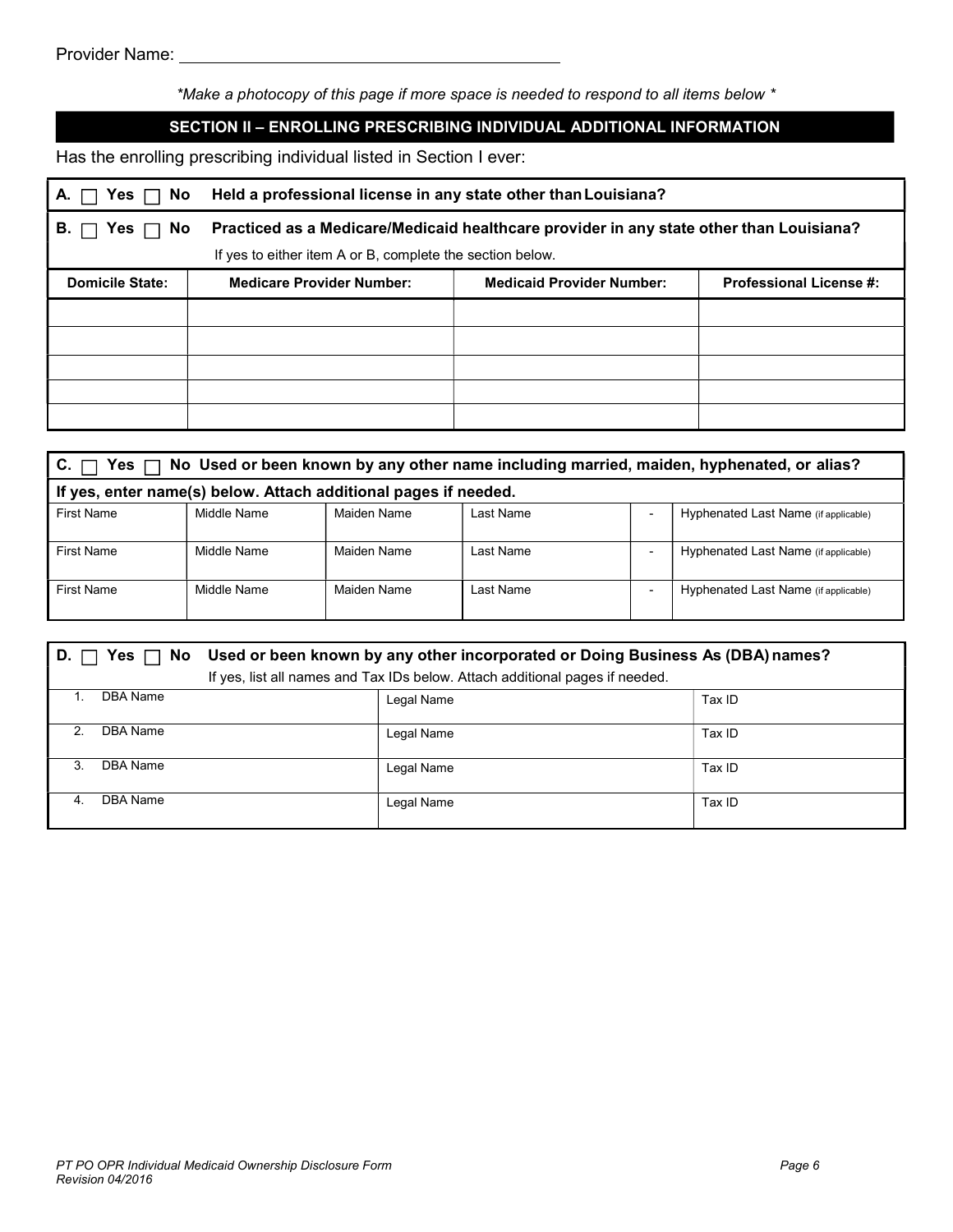\*Make a photocopy of this page if more space is needed to respond to Section IV below\*

#### SECTION III - ENROLLING PRESCRIBING INDIVIDUAL CRIMINAL CONVICTION DISCLOSURE

| Check the appropriate yes or no box regarding the questions below.<br>Every item needs to have either a yes or no check.<br>Do not leave any blanks. |                                                                                                                                                                                                                                                  |  |  |  |  |  |
|------------------------------------------------------------------------------------------------------------------------------------------------------|--------------------------------------------------------------------------------------------------------------------------------------------------------------------------------------------------------------------------------------------------|--|--|--|--|--|
|                                                                                                                                                      | Has the enrolling prescribing individual named in Section I (ever):                                                                                                                                                                              |  |  |  |  |  |
| Yes  <br>No                                                                                                                                          | Been convicted of a criminal offense in any program under Medicare, Medicaid, any Titled services in the<br>Louisiana Medical Assistance Program.                                                                                                |  |  |  |  |  |
| Yes I<br>.No                                                                                                                                         | Had any disciplinary action taken against any license or certification held in any State or U.S. Territory,<br>including disciplinary action, board consent order, suspension, revocation, voluntary surrender of a license<br>or certification? |  |  |  |  |  |
| Yes    <br>. No                                                                                                                                      | Been denied enrollment, suspended or terminated from participation, excluded or voluntarily withdrawn to<br>avoid disciplinary action from Medicare, Medicaid or other healthcare program(s) in any State or U.S.<br>Territory?                  |  |  |  |  |  |
| Yes     No                                                                                                                                           | Currently have a negative balance or currently owes money to any State or Federal Funded program,<br>including Medicaid and Medicare?                                                                                                            |  |  |  |  |  |
| Yes II<br>. No                                                                                                                                       | Been the subject of an investigation under MAPIL (Louisiana's Medical Assistance Program Integrity Law)<br>or by any law enforcement, regulatory, or State agency.                                                                               |  |  |  |  |  |
| No<br>Yes                                                                                                                                            | Currently have any open or pending healthcare court cases?                                                                                                                                                                                       |  |  |  |  |  |
| . No<br>Yes I I                                                                                                                                      | Been denied malpractice insurance?                                                                                                                                                                                                               |  |  |  |  |  |
| No<br>Yes                                                                                                                                            | Has or had any type of felony conviction(s)?                                                                                                                                                                                                     |  |  |  |  |  |

#### IF 'YES' IS ANSWERED TO ANY QUESTION LISTED ABOVE:

- **SUBMIT A WRITTEN STATEMENT PROVIDING THE DETAILS ON ALL OCCURRENCES.**
- ATTACH ALL OFFICIAL LEGAL DOCUMENTS REGARDING THE OCCURRENCE, INCLUDING ANY REINSTATEMENTS.

#### SECTION IV – ENROLLMENT IN HEALTHCARE PROGRAMS

| Is the Social Security Number and/or Tax ID number(s) listed in Section I currently enrolled in<br>No<br>Yes.<br>any other Federal/State funded healthcare programs?<br>If yes, complete the section below. |                              |                   |              |                                     |  |  |  |
|-------------------------------------------------------------------------------------------------------------------------------------------------------------------------------------------------------------|------------------------------|-------------------|--------------|-------------------------------------|--|--|--|
| Plan                                                                                                                                                                                                        | Doing Business As (DBA) Name |                   |              | <b>Plan Numbers for Enrollments</b> |  |  |  |
|                                                                                                                                                                                                             |                              | <b>Tax ID/SSN</b> | <b>State</b> | ID#                                 |  |  |  |
|                                                                                                                                                                                                             |                              |                   |              |                                     |  |  |  |
|                                                                                                                                                                                                             |                              |                   |              |                                     |  |  |  |
|                                                                                                                                                                                                             |                              |                   |              |                                     |  |  |  |
|                                                                                                                                                                                                             |                              |                   |              |                                     |  |  |  |
|                                                                                                                                                                                                             |                              |                   |              |                                     |  |  |  |
|                                                                                                                                                                                                             |                              |                   |              |                                     |  |  |  |
|                                                                                                                                                                                                             |                              |                   |              |                                     |  |  |  |
|                                                                                                                                                                                                             |                              |                   |              |                                     |  |  |  |
|                                                                                                                                                                                                             |                              |                   |              |                                     |  |  |  |
|                                                                                                                                                                                                             |                              |                   |              |                                     |  |  |  |
|                                                                                                                                                                                                             |                              |                   |              |                                     |  |  |  |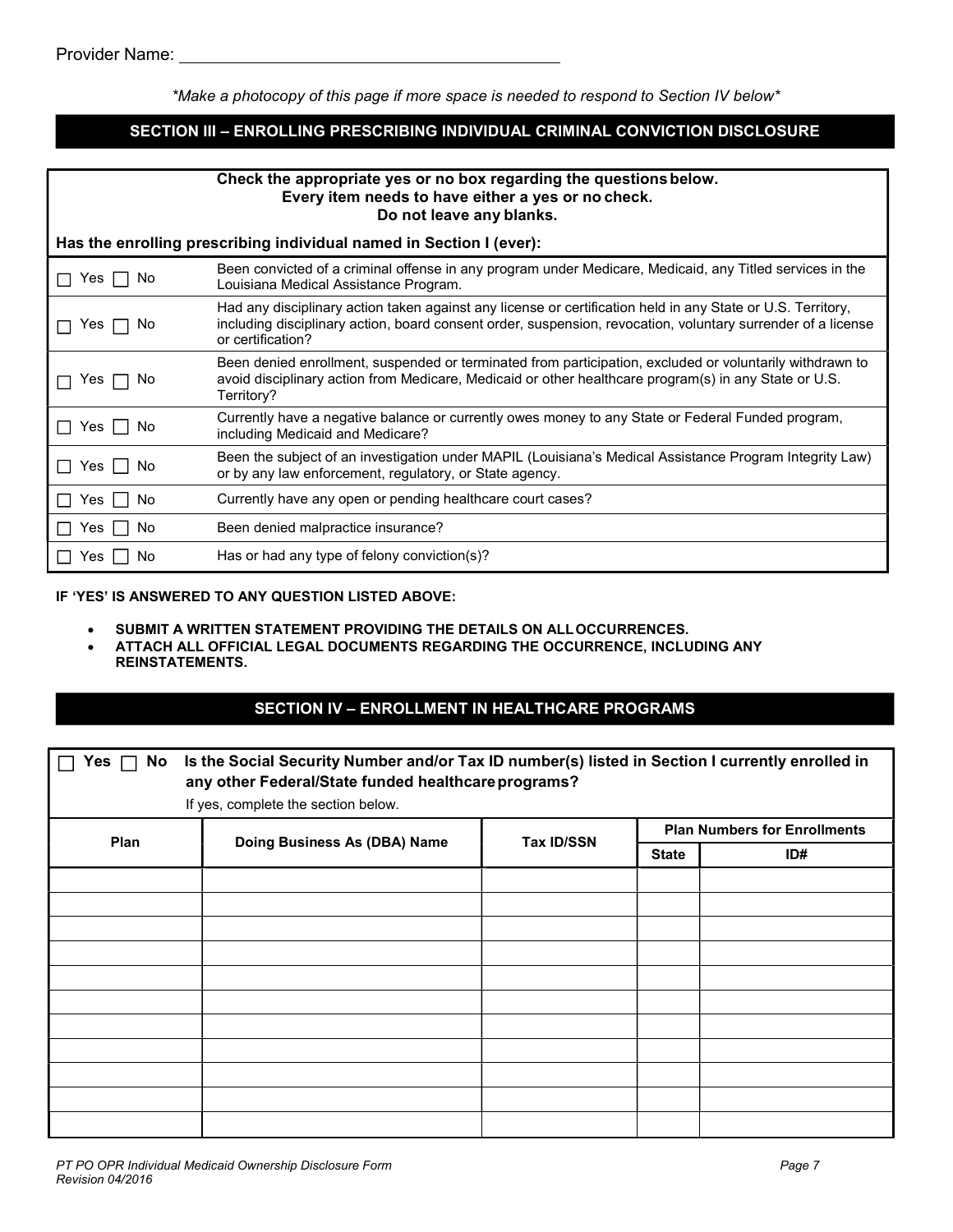| <b>HEALTHCARE PROGRAMS</b> |                                                                                                                                                                                                                                                                                  |                   |           |              |     |  |  |  |  |  |
|----------------------------|----------------------------------------------------------------------------------------------------------------------------------------------------------------------------------------------------------------------------------------------------------------------------------|-------------------|-----------|--------------|-----|--|--|--|--|--|
| A. $\Box$ Yes $\Box$ No    | Does the enrolling prescribing individual have any direct, indirect or controlling ownership<br>interest of 5% or more in any other healthcare entities/businesses currently enrolled in a<br>Federal/State funded healthcare program(s)?<br>If yes, complete the section below. |                   |           |              |     |  |  |  |  |  |
|                            | <b>Plan Numbers for Enrollments</b><br>%<br>Doing Business As (DBA) Name and                                                                                                                                                                                                     |                   |           |              |     |  |  |  |  |  |
| Plan                       | <b>Address</b>                                                                                                                                                                                                                                                                   | <b>Tax ID/SSN</b> | ownership | <b>State</b> | ID# |  |  |  |  |  |
|                            |                                                                                                                                                                                                                                                                                  |                   |           |              |     |  |  |  |  |  |
|                            |                                                                                                                                                                                                                                                                                  |                   |           |              |     |  |  |  |  |  |
|                            |                                                                                                                                                                                                                                                                                  |                   |           |              |     |  |  |  |  |  |
|                            |                                                                                                                                                                                                                                                                                  |                   |           |              |     |  |  |  |  |  |
|                            |                                                                                                                                                                                                                                                                                  |                   |           |              |     |  |  |  |  |  |
|                            |                                                                                                                                                                                                                                                                                  |                   |           |              |     |  |  |  |  |  |
|                            |                                                                                                                                                                                                                                                                                  |                   |           |              |     |  |  |  |  |  |
|                            |                                                                                                                                                                                                                                                                                  |                   |           |              |     |  |  |  |  |  |
|                            |                                                                                                                                                                                                                                                                                  |                   |           |              |     |  |  |  |  |  |
|                            |                                                                                                                                                                                                                                                                                  |                   |           |              |     |  |  |  |  |  |
|                            |                                                                                                                                                                                                                                                                                  |                   |           |              |     |  |  |  |  |  |
|                            |                                                                                                                                                                                                                                                                                  |                   |           |              |     |  |  |  |  |  |
|                            |                                                                                                                                                                                                                                                                                  |                   |           |              |     |  |  |  |  |  |
|                            |                                                                                                                                                                                                                                                                                  |                   |           |              |     |  |  |  |  |  |

| В.<br>Is the enrolling prescribing individual related to any person(s) with an ownership or<br>No.<br>res∍<br>controlling interest of 5% or greater in any of the entities/businesses listed in item A above?<br>If yes, list all individuals and how they are related (i.e., spouse, parent, child, sibling) below. |                                    |             |               |                |                                      |  |  |
|----------------------------------------------------------------------------------------------------------------------------------------------------------------------------------------------------------------------------------------------------------------------------------------------------------------------|------------------------------------|-------------|---------------|----------------|--------------------------------------|--|--|
|                                                                                                                                                                                                                                                                                                                      | Attach additional pages if needed. |             |               |                |                                      |  |  |
| <b>First Name</b>                                                                                                                                                                                                                                                                                                    | Middle Name                        | Maiden Name | Last Name     | $\blacksquare$ | Hyphenated Last Name (if applicable) |  |  |
| Relationship:                                                                                                                                                                                                                                                                                                        |                                    | % ownership | Date of Birth |                | Social Security #                    |  |  |
| <b>First Name</b>                                                                                                                                                                                                                                                                                                    | Middle Name                        | Maiden Name | Last Name     | $\blacksquare$ | Hyphenated Last Name (if applicable) |  |  |
| Relationship:                                                                                                                                                                                                                                                                                                        |                                    | % ownership | Date of Birth |                | Social Security #                    |  |  |
| <b>First Name</b>                                                                                                                                                                                                                                                                                                    | Middle Name                        | Maiden Name | Last Name     | $\blacksquare$ | Hyphenated Last Name (if applicable) |  |  |
| Relationship:                                                                                                                                                                                                                                                                                                        |                                    | % ownership | Date of Birth |                | Social Security #                    |  |  |
| <b>First Name</b>                                                                                                                                                                                                                                                                                                    | Middle Name                        | Maiden Name | Last Name     | $\blacksquare$ | Hyphenated Last Name (if applicable) |  |  |
| Relationship:                                                                                                                                                                                                                                                                                                        |                                    | % ownership | Date of Birth |                | Social Security #                    |  |  |

\*Make a photocopy of this page if more space is needed to respond to items A and B below\*

SECTION V – OWNERSHIP OF ENTITIES/BUSINESSES ENROLLED IN FEDERAL/STATE FUNDED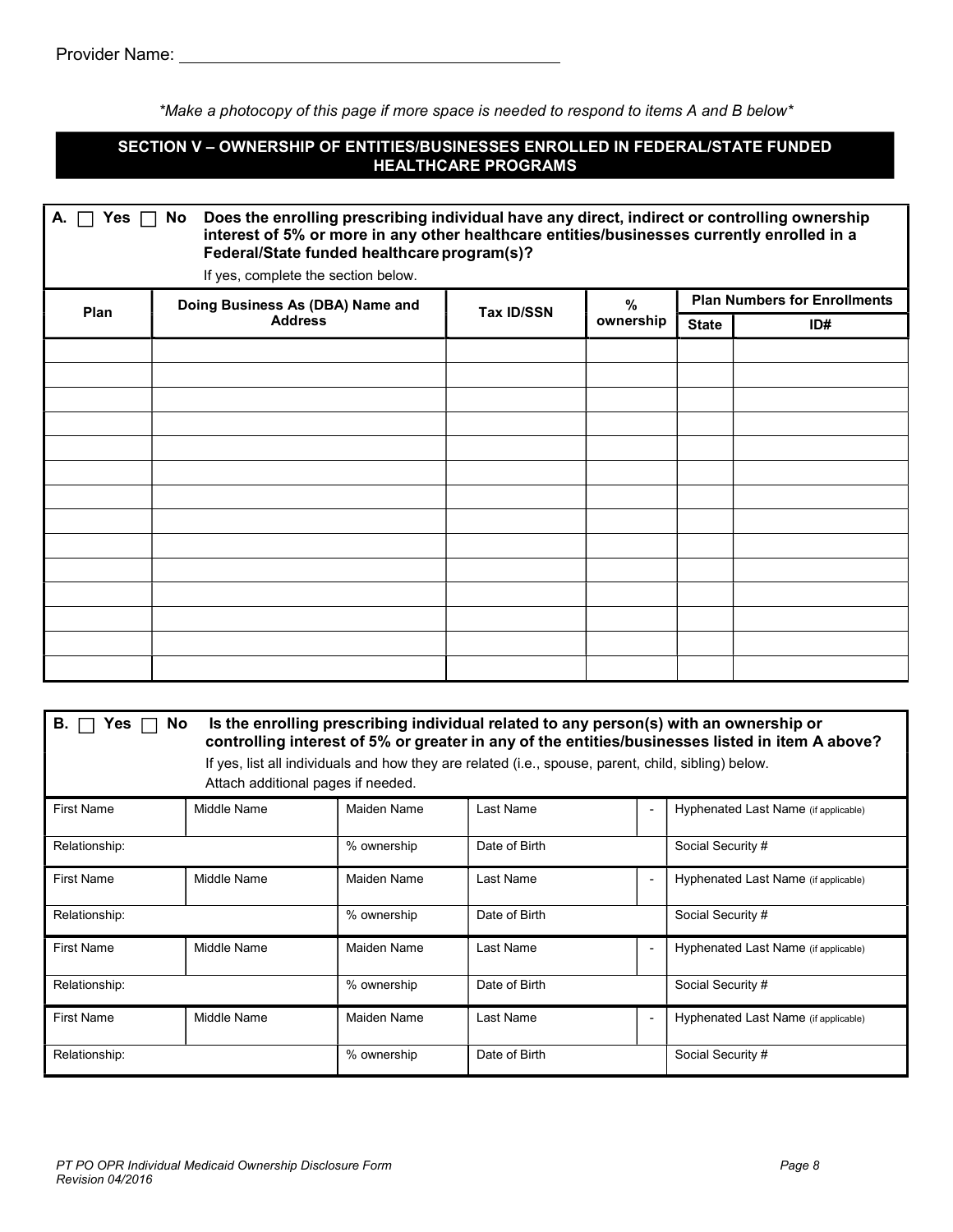### SECTION VI – PREPARER INFORMATION – INDIVIDUAL COMPLETING THE DISCLOSURE OF OWNERSHIP

| <b>First Name</b>                                                              | Middle Name                                            | Maiden Name                         | Last Name                       |       | - | Hyphenated Last Name (if applicable) |
|--------------------------------------------------------------------------------|--------------------------------------------------------|-------------------------------------|---------------------------------|-------|---|--------------------------------------|
|                                                                                |                                                        |                                     |                                 |       |   |                                      |
| Date of Birth<br>Social Security Number                                        |                                                        |                                     | Job Title                       |       |   |                                      |
|                                                                                | The person completing this form is (please check one): |                                     |                                 |       |   |                                      |
| □ Staff □ Third Party/Independent Agent □ Other (explain) _____<br>$\Box$ Self |                                                        |                                     |                                 |       |   |                                      |
| <b>Physical Location Address</b>                                               |                                                        |                                     | City                            | State |   | Zip                                  |
| <b>Telephone Number</b>                                                        | $\Box$ Work $\Box$ Home $\Box$ Cell                    | <b>Email Address</b>                |                                 |       |   |                                      |
| Additional Telephone Number                                                    |                                                        | $\Box$ Work $\Box$ Home $\Box$ Cell | <b>Additional Email Address</b> |       |   |                                      |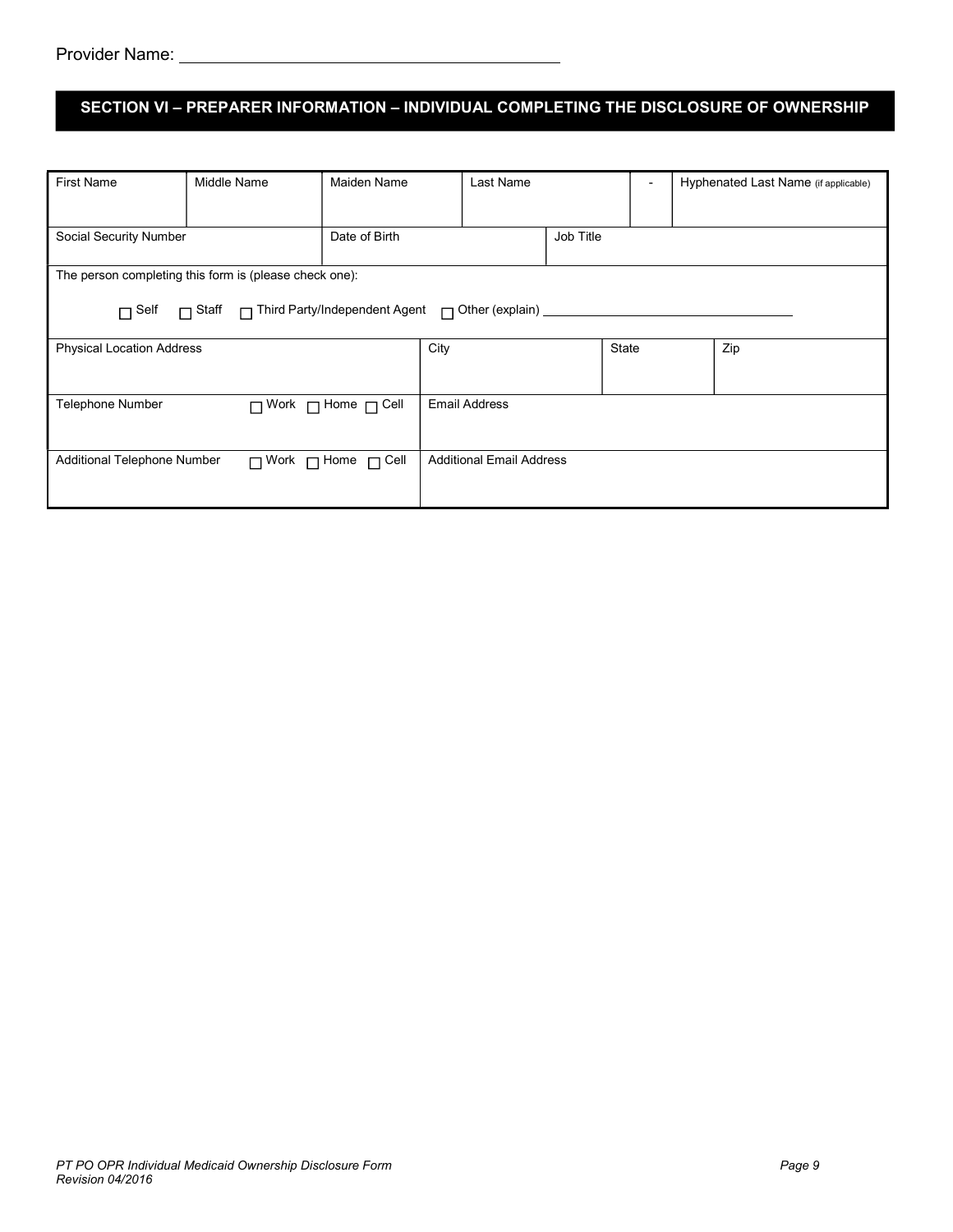\*Make photocopies of the next 2 pages to complete Section VII for each agent or managing employee AND make a photocopy of this page if more space is needed to respond to items C and E below\*

#### SECTION VII – INFORMATION ON ALL AGENTS AND INDIVIDUALS WHO ARE PART OF MANAGEMENT

A.  $\Box$  Yes  $\Box$  No Does this enrolling prescribing individual employ any Agents or Managing employees? If yes, complete the following information for each agent or managing employee. If no, proceed to Section VIII.

| $AGENT - or - \square$ MANAGING EMPLOYEE<br>B.  |             |             |                                   |           |  |                          |                                      |  |
|-------------------------------------------------|-------------|-------------|-----------------------------------|-----------|--|--------------------------|--------------------------------------|--|
| <b>First Name</b>                               | Middle Name | Maiden Name |                                   | Last Name |  |                          | Hyphenated Last Name (if applicable) |  |
| Title/Job Position within this entity/business  |             |             | Social Security Number (required) |           |  | Date of Birth (required) |                                      |  |
| Mailing Address/PO Box                          |             |             |                                   | City      |  | State                    | Zip Code                             |  |
| <b>Physical Address</b>                         |             |             |                                   | City      |  | State                    | Zip Code                             |  |
| <b>Email Address</b><br><b>Telephone Number</b> |             |             |                                   |           |  |                          |                                      |  |
| Additional business location address            |             |             |                                   | City      |  | <b>State</b>             | Zip                                  |  |
| Mailing address for above location              |             |             |                                   | City      |  | <b>State</b>             | Zip                                  |  |
| Additional business location address            |             |             |                                   | City      |  | <b>State</b>             | Zip                                  |  |
| Mailing address for above location              |             |             |                                   | City      |  | <b>State</b>             | Zip                                  |  |

| $C. \Box$<br>Yes $\Box$ | No Has the agent or managing employee named above ever used or been known byany other<br>name including married, maiden, hyphenated, or alias? |             |           |  |                                      |  |  |
|-------------------------|------------------------------------------------------------------------------------------------------------------------------------------------|-------------|-----------|--|--------------------------------------|--|--|
|                         | If yes, enter name(s) below. Attach additional pages if needed.                                                                                |             |           |  |                                      |  |  |
| <b>First Name</b>       | Middle Name                                                                                                                                    | Maiden Name | Last Name |  | Hyphenated Last Name (if applicable) |  |  |
| <b>First Name</b>       | Middle Name                                                                                                                                    | Maiden Name | Last Name |  | Hyphenated Last Name (if applicable) |  |  |

D.  $\Box$  Yes  $\Box$  No Is this agent or managing employee a U.S. citizen? If no, provide Alien Verification #

| E. I<br>No Is this agent or managing employee related to any other individual owners, agents,<br>Yes $\Box$<br>managing employees, or subcontractor business owners associated with this<br><b>Entity/Business?</b><br>If yes, list all individuals and how they are related below. Attach additional pages if needed. |             |             |            |  |                                      |  |
|------------------------------------------------------------------------------------------------------------------------------------------------------------------------------------------------------------------------------------------------------------------------------------------------------------------------|-------------|-------------|------------|--|--------------------------------------|--|
| <b>First Name</b>                                                                                                                                                                                                                                                                                                      | Middle Name | Maiden Name | Last Name  |  | Hyphenated Last Name (if applicable) |  |
| Relationship:                                                                                                                                                                                                                                                                                                          |             |             | Job Title: |  |                                      |  |
| <b>First Name</b>                                                                                                                                                                                                                                                                                                      | Middle Name | Maiden Name | Last Name  |  | Hyphenated Last Name (if applicable) |  |
| Relationship:                                                                                                                                                                                                                                                                                                          |             |             | Job Title: |  |                                      |  |
| <b>First Name</b>                                                                                                                                                                                                                                                                                                      | Middle Name | Maiden Name | Last Name  |  | Hyphenated Last Name (if applicable) |  |
| Relationship:                                                                                                                                                                                                                                                                                                          |             |             | Job Title: |  |                                      |  |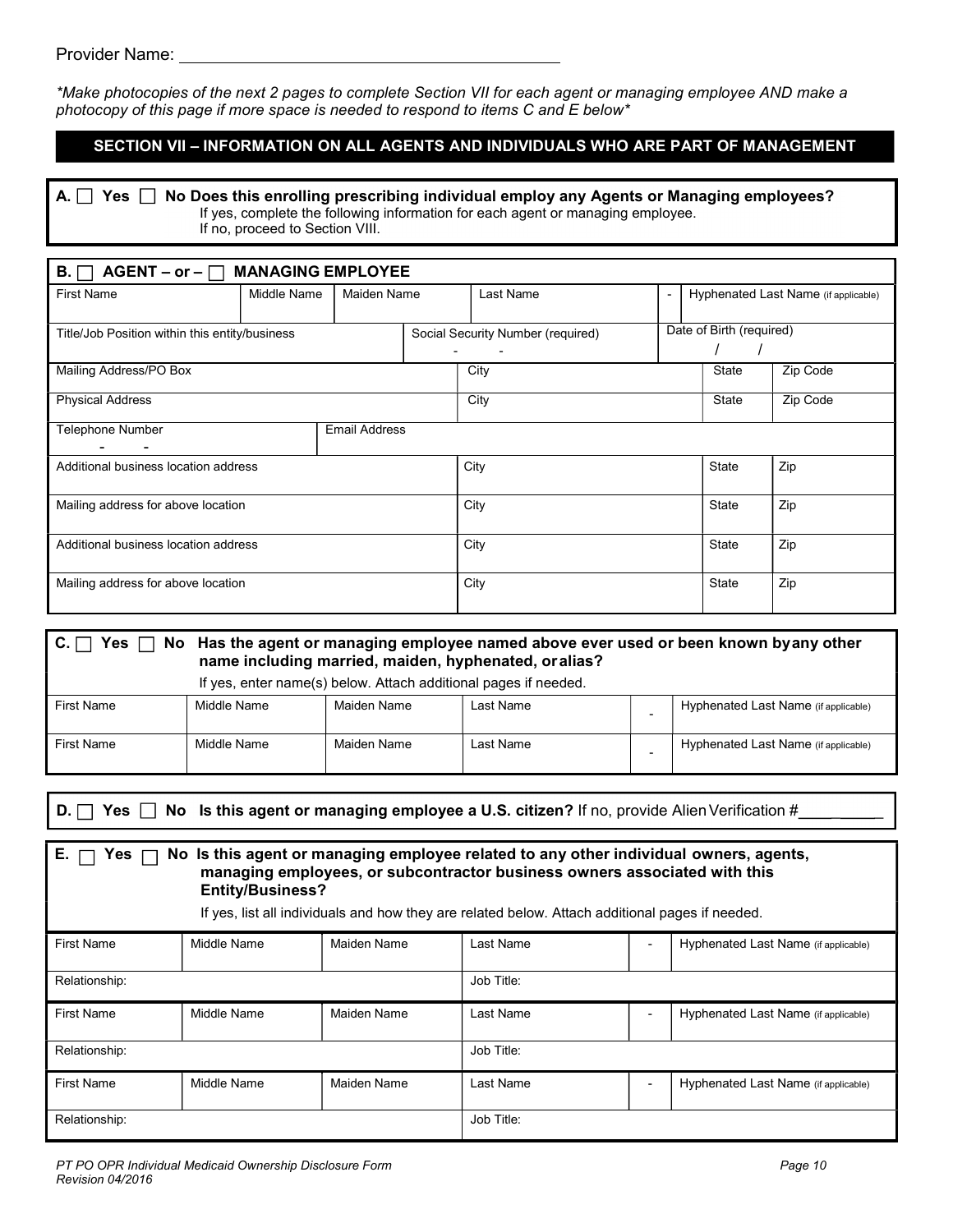\*Make a photocopy of this page if more space is needed to respond to item G below\*

Name of Agent or Managing Employee:

| Check the appropriate yes or no box regarding the questions below.<br>Every item needs to have either a yes or no check.<br>Do not leave any blanks. |                                                                                                                                                                                                                                                  |  |  |  |  |  |
|------------------------------------------------------------------------------------------------------------------------------------------------------|--------------------------------------------------------------------------------------------------------------------------------------------------------------------------------------------------------------------------------------------------|--|--|--|--|--|
|                                                                                                                                                      | F. Has the agent or managing employee named above (ever):                                                                                                                                                                                        |  |  |  |  |  |
| Yes.<br>Nο                                                                                                                                           | Convicted of a criminal offense in any program under Medicare, Medicaid, any Titled services in<br>the Louisiana Medical Assistance Program.                                                                                                     |  |  |  |  |  |
| Yes l<br>No.                                                                                                                                         | Has any disciplinary action taken against any license or certification held in any State or U.S.<br>Territory, including disciplinary action, board consent order, suspension, revocation, voluntary<br>surrender of a license or certification? |  |  |  |  |  |
| Yes I<br>No                                                                                                                                          | Been denied enrollment, suspended or terminated from participation, excluded or voluntarily<br>withdrawn to avoid disciplinary action from Medicare, Medicaid or other healthcare program(s)<br>in any State or U.S. Territory?                  |  |  |  |  |  |
| Yes I<br>No.                                                                                                                                         | Has a negative balance or currently owes money to any State or Federal Funded program,<br>including Medicaid and Medicare?                                                                                                                       |  |  |  |  |  |
| Yes.<br><b>No</b>                                                                                                                                    | Been the subject of an investigation under MAPIL (Louisiana's Medical Assistance Program<br>Integrity Law) or by any law enforcement, regulatory, or State agency.                                                                               |  |  |  |  |  |
| No<br>∕es                                                                                                                                            | Currently have any open or pending healthcare court cases?                                                                                                                                                                                       |  |  |  |  |  |
| Yes<br>No                                                                                                                                            | Denied malpractice insurance?                                                                                                                                                                                                                    |  |  |  |  |  |
| res ⁄<br>No                                                                                                                                          | Has a felony conviction(s) of any type?                                                                                                                                                                                                          |  |  |  |  |  |

#### IF 'YES' IS ANSWERED TO ANY QUESTION LISTED ABOVE:

**• SUBMIT A WRITTEN STATEMENT PROVIDING THE DETAILS ON ALL OCCURRENCES** 

 ATTACH ALL OFFICIAL LEGAL DOCUMENTS REGARDING THE OCCURRENCE, INCLUDING ANY REINSTATEMENTS.

| IG.  | Yes $\Box$ No Does this agent or managing employee have ownership or controlling interest inany other<br>Entity/Business participating in a Federal/State Funded healthcare program?<br>If yes, complete the section below. |        |              |                                     |
|------|-----------------------------------------------------------------------------------------------------------------------------------------------------------------------------------------------------------------------------|--------|--------------|-------------------------------------|
| Plan | Doing Business As (DBA) Name                                                                                                                                                                                                | Tax ID |              | <b>Plan Numbers for Enrollments</b> |
|      |                                                                                                                                                                                                                             |        | <b>State</b> | ID#                                 |
|      |                                                                                                                                                                                                                             |        |              |                                     |
|      |                                                                                                                                                                                                                             |        |              |                                     |
|      |                                                                                                                                                                                                                             |        |              |                                     |
|      |                                                                                                                                                                                                                             |        |              |                                     |
|      |                                                                                                                                                                                                                             |        |              |                                     |
|      |                                                                                                                                                                                                                             |        |              |                                     |
|      |                                                                                                                                                                                                                             |        |              |                                     |
|      |                                                                                                                                                                                                                             |        |              |                                     |
|      |                                                                                                                                                                                                                             |        |              |                                     |
|      |                                                                                                                                                                                                                             |        |              |                                     |